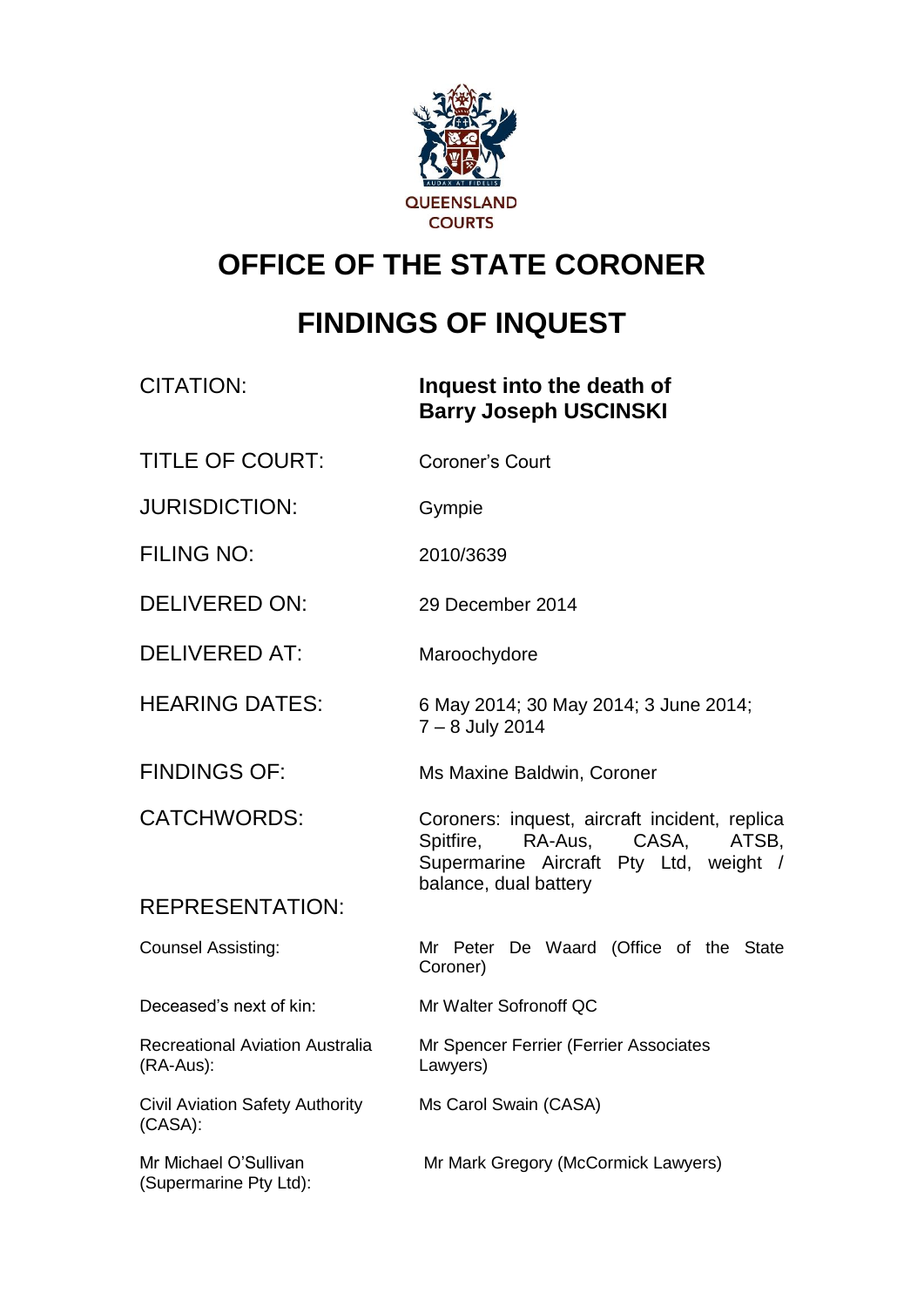# *Introduction*

Dr Barry Uscinski was a 74 year old man who was a much loved, highly regarded, highly accomplished, and well respected gentleman. He had held a full-time research position at Cambridge University in England since the 1970s and he was involved in intense oceanographic research for both NATO and the European Union.

From all accounts, Dr Uscinski was an experienced pilot, having first obtained his Australian Civil Pilot's licence and UK civil pilot's licence in 1987 and 1988 respectively. A number of references and letters of endorsement were received by the Office of the State Coroner in relation to Dr Uscinski's flying ability. Many of these references were from fellow pilots who could detail his extensive experience and his accomplishments, in particular, his winning of top UK Tiger Moth aerobatic trophies.

A common thread throughout all of the academic and flying references was that Dr Uscinski was a meticulous and thorough person who planned everything to the tiniest detail, always preparing for the completely unpredictable. One reference spoke of his constant advice that it was vital to practice for any emergency, whether on board a research vessel or piloting an aircraft, to be able to react quickly and automatically.

Being a distinguished and highly regarded academic, Dr Uscinski was only in a position to travel to Australia once or twice a year for periods of one month at a time to indulge in his passion of flying in his 80% scale replica World War II Submarine Spitfire (Mk 26).

Dr Uscinski purchased the Mk 26 Spitfire kit from Supermarine Aircraft Pty Ltd in 2001, through its CEO, Mr Michael O'Sullivan. The aircraft was first registered by Mr O'Sullivan on 13 January 2004 with Recreational Aviation Australia (RA-Aus).

On 6 February 2009, an application for change of ownership of the aircraft was lodged with RA-Aus by Dr Uscinski. The transfer was authorised by RA-Aus on 20 April 2009.

On 13 May 2010, Dr Uscinski crashed the aircraft at the Watts Bridge Airfield after failing to get airborne during a takeoff. It was damaged and subsequently transported to Gympie Aircraft Maintenance, where it remained for some five months up until the date of the incident.

On 22 October 2010, the day of the fatal incident, Dr Uscinski travelled with his friends, Dr Walter Wood and his wife Mrs Beverly Wood, from their home in Brisbane to the Gympie Aerodrome, so that he could return the aircraft to Watts Bridge Airfield and conduct a post maintenance test flight. They were to later meet him at the Watts Bridge Airfield, where he intended on storing his aircraft in his hangar.

Dr Uscinski took off from the Gympie Aerodrome and conducted, as part of his test flight, a number of circuits of the airfield at high altitude. The aircraft attempted but then aborted a landing on the main runway, performing a further circuit. On the second approach, again it appeared that the aircraft was going to land but it subsequently collided with the terrain, killing Dr Uscinski on impact.

On the basis of the initial police investigation, I prepared draft chamber findings for this matter and consulted with Dr Uscinski's family, in contemplation of finalising this matter without an inquest. Dr Uscinski's family raised a number of concerns with the police investigation and requested an inquest. I subsequently conducted a further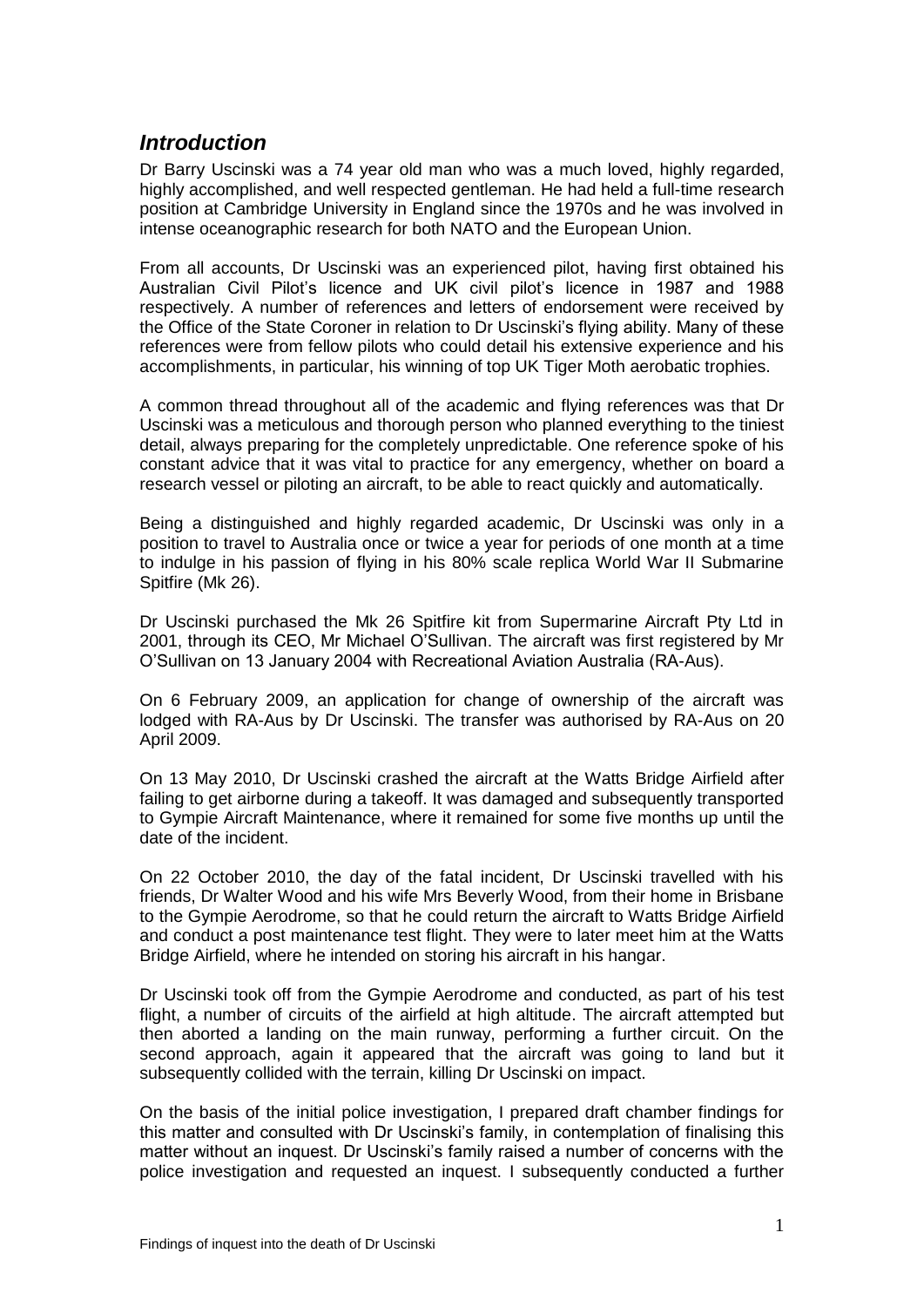coronial investigation to address those concerns. After considering the further information obtained, I too had concerns about the evidence given to the investigators, the registration of the aircraft with RA-Aus, and the level of cooperation between the investigating bodies. I therefore decided that it would be desirable to hold an inquest.

I wish to acknowledge the input of counsel assisting, Mr Peter De Waard, his summation of key aspects relating to this incident and his useful submissions, which I have largely adopted in these findings.

These are my inquest findings and comments in relation to the death of Dr Barry Uscinski. They will be distributed in accordance with the requirements of the *Coroners Act 2003* and posted on the web site of the Office of the State Coroner.

# *The scope of this inquest*

My findings and comments address the following issues, which were established at a pre-inquest conference on 6 May 2014, namely:

- (a) the identity of the deceased person, when, where and how he died and what caused his death;
- (b) the adequacy of the maintenance, repairs, alterations and testing of the deceased's aircraft;
- (c) the adequacy of the weight/balance and the best glide/stall speed information provided for the deceased's aircraft;
- (d) the adequacy of relevant RA-Aus and Civil Aviation Safety Authority (CASA) policies and procedures;
- (e) the adequacy of the Queensland Police Service's (QPS) security of the aircraft wreckage components; and
- (f) whether any recommendations could be made to reduce the likelihood of deaths occurring in similar circumstances or otherwise to contribute to the public health and safety or the administration of justice.

It is important to note that an inquest is not a trial between opposing parties but an inquiry into a death. The scope of an inquest goes beyond merely establishing the medical cause of death.

The focus is on discovering what happened; not on ascribing guilt, attributing blame or apportioning liability. The purpose is to inform the family and the public of how the death occurred and, in appropriate cases, with a view to reducing the likelihood of similar deaths.

As a result, a coroner may make preventive recommendations concerning public health or safety, the administration of justice or ways to prevent deaths from happening in similar circumstances in the future.

A coroner must not include in their findings or any comments or recommendations, statements that a person is, or may, be guilty of an offence or is, or may, be civilly liable.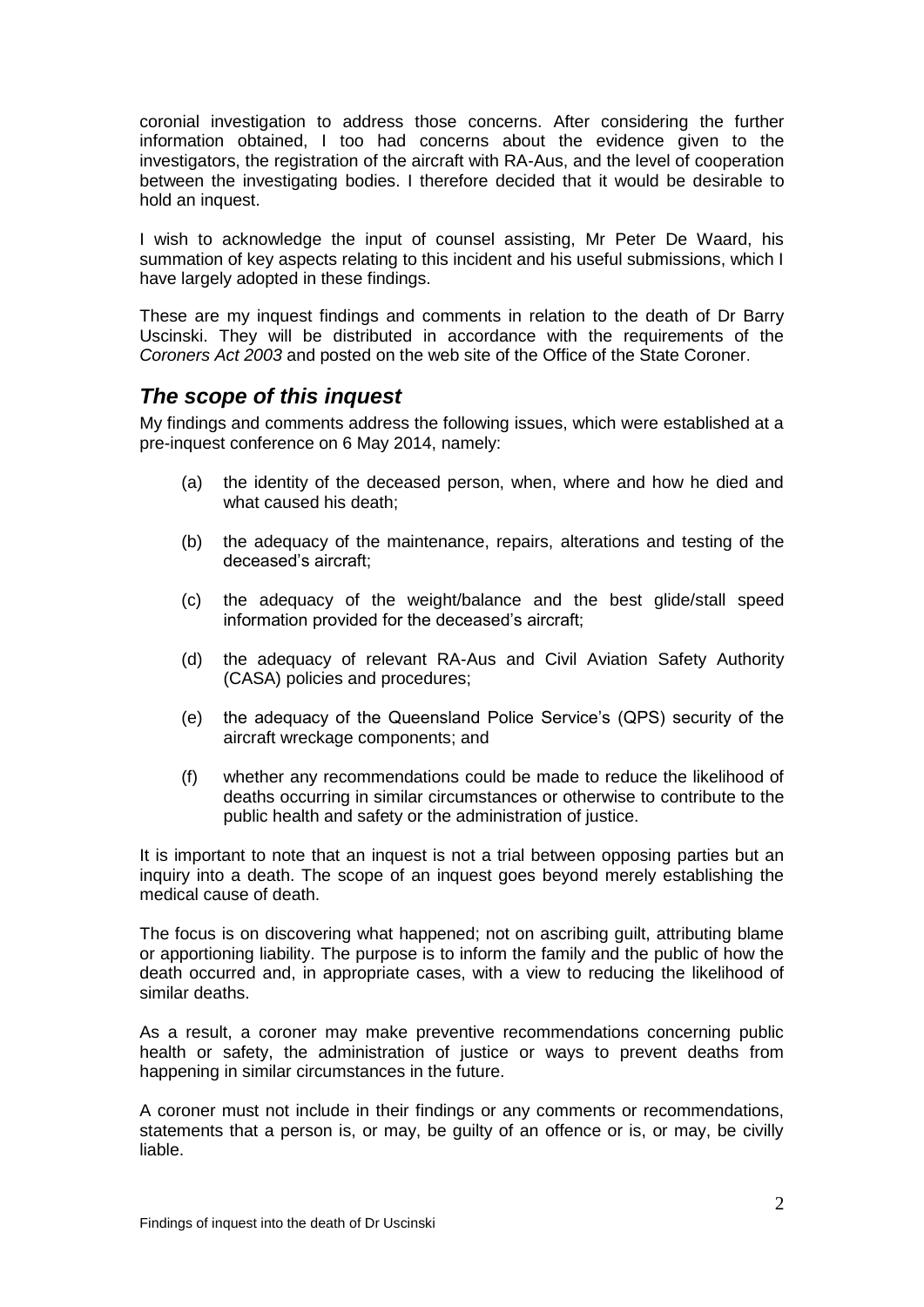Proceedings in a coroner's court are not bound by the rules of evidence. That does not mean that any and every piece of information, however unreliable, will be admitted into evidence and acted upon. However, it does give a coroner greater scope to receive information that may not be admissible in other proceedings and to have regard to its origin or source when determining what weight should be given to the information.

A coroner must apply the civil standard of proof, namely the balance of probabilities. However, the more significant the issue to be determined, the more serious an allegation or the more inherently unlikely an occurrence, then the clearer and more persuasive the evidence needs to be for a coroner to be sufficiently satisfied it has been proven.

If, from information obtained at the inquest or during the coronial investigation, a coroner reasonably suspects a person has committed an offence, the coroner must give the information to the Director of Public Prosecutions in the case of an indictable offence and, in the case of any other offence, the relevant department. A coroner may also refer a matter to the Crime and Corruption Commission or a relevant disciplinary body.

# *Evidence obtained*

Extensive evidence was gathered as part of the coronial investigation.

I received an autopsy report from Dr Nadine Forde and Dr Nathan Milne, dated 12 January 2011.

Written statements were initially obtained by the police investigator from:

- (a) Mr Anthony Kerr, Managing Director of Gympie Air Maintenance, who had completed significant maintenance and repairs on Dr Uscinski's aircraft prior to his test flight;
- (b) Mr Peter Raffels, a close friend of Dr Uscinski, who had arranged to meet him at the airfield;
- (c) Mr Neil Callow, a resident who lived a short distance north of the Gympie Aerodrome;
- (d) Mrs Fay Boyd, a resident of a rural property on which the aircraft crashed;
- (e) Mr Francis Boyd, a resident of the rural property on which the aircraft crashed;
- (f) Mr Michael O'Sullivan, the CEO of Supermarine Pty Ltd, who manufactured and constructed the majority of the aircraft;
- (g) Mr John Walmsley, an RA-Aus Chief Flying Instructor, who provided flight training to Dr Uscinski, and
- (h) Mr William Haynes, also an RA-Aus Chief Flying Instructor, who provided training to Dr Uscinski and assessed him for his last RA-Aus biennial flight review.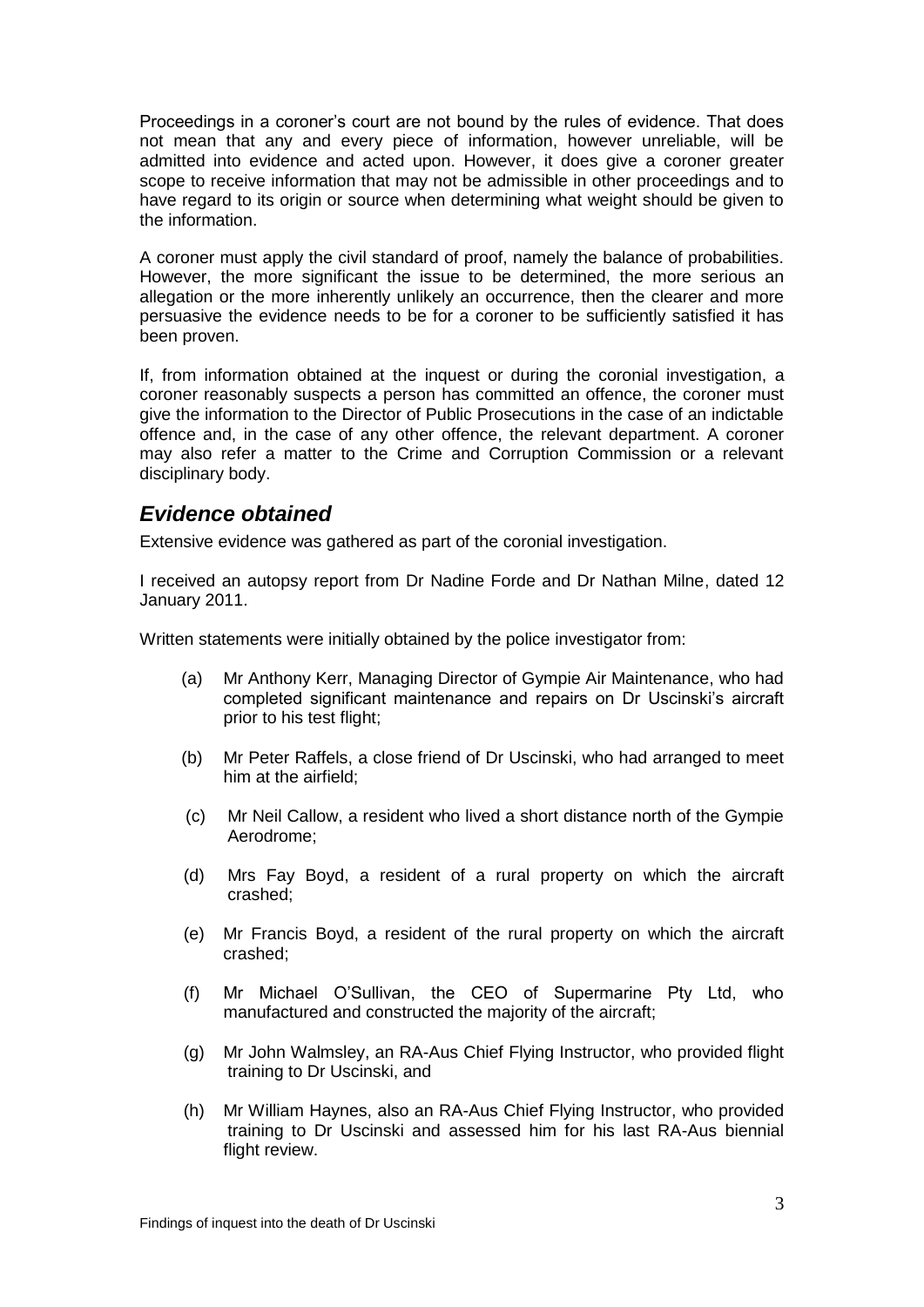I also received a preliminary report from Mr Brett Soutter, who had conducted an investigation on behalf of RA-Aus.

As part of my further coronial investigation after receiving Dr Uscinski's family's letter of concerns, I obtained:

- (a) Mr Christopher de Vere, an aviator who was at the Gympie Aerodrome on the day of the incident awaiting delivery of his aircraft;
- (b) a final investigation report directly from Mr Soutter, after RA-Aus advised me that they did not intend on finalising their investigation;
- (c) A private investigation report from Mr Mal Beard, a friend of Dr Uscinski who had been requested by Dr Uscinski's family to investigate the incident;
- (d) written responses to a number of questions I asked the Queensland Police Service (QPS), RA-Aus, CASA, the Australian Transport Safety Bureau (ATSB), Mr O'Sullivan, and Mr Michael Poole (a former RA-Aus Operations Officer); and
- (e) the full RA-Aus and CASA files in relation to Dr Uscinski, Mr O'Sullivan and the aircraft in question.

Finally, I received a number of references and submissions from colleagues, and fellow aviation enthusiasts of Dr Uscinski, namely:

- (a) Mr Chris Newton (who knew Dr Uscinski through the Cambridge Flying Group (CFG) for 12 years);
- (b) Mr D. Collyer (who knew Dr Uscinski for over 20 years through the CFG and helped convert him to the DH82A Tiger Moth);
- (c) Mr David Lewis (who knew Dr Uscinski for five years, flying every Thursday at the CFG);
- (d) Dr Mike Sheppard (who knew and flew with Dr Uscinski for many years at the CFG and elsewhere, through intensive Tiger Moth aerobatic training and competitions);
- (e) Distinguished Professor Michael Buckingham (who knew Dr Uscinski for over 20 years as a work colleague and friend with a common interest in physics and flying);
- (f) Dr Mark Spivack, Director of Studies, Centre for Mathematical Sciences, Cambridge University (who knew Dr Uscinski since he joined the university in 1984);
- (g) Mr Joao Rodrigues (who knew Dr Uscinski for eight years as a Research Associate at the University of Cambridge); and
- (h) Professor Terry Ewart, Professor Emeritus of Oceanography and Emeritus and Principal Physicist at the Applied Physics Laboratory of the University of Washington (who knew Dr Uscinski as a close friend and colleague since 1979).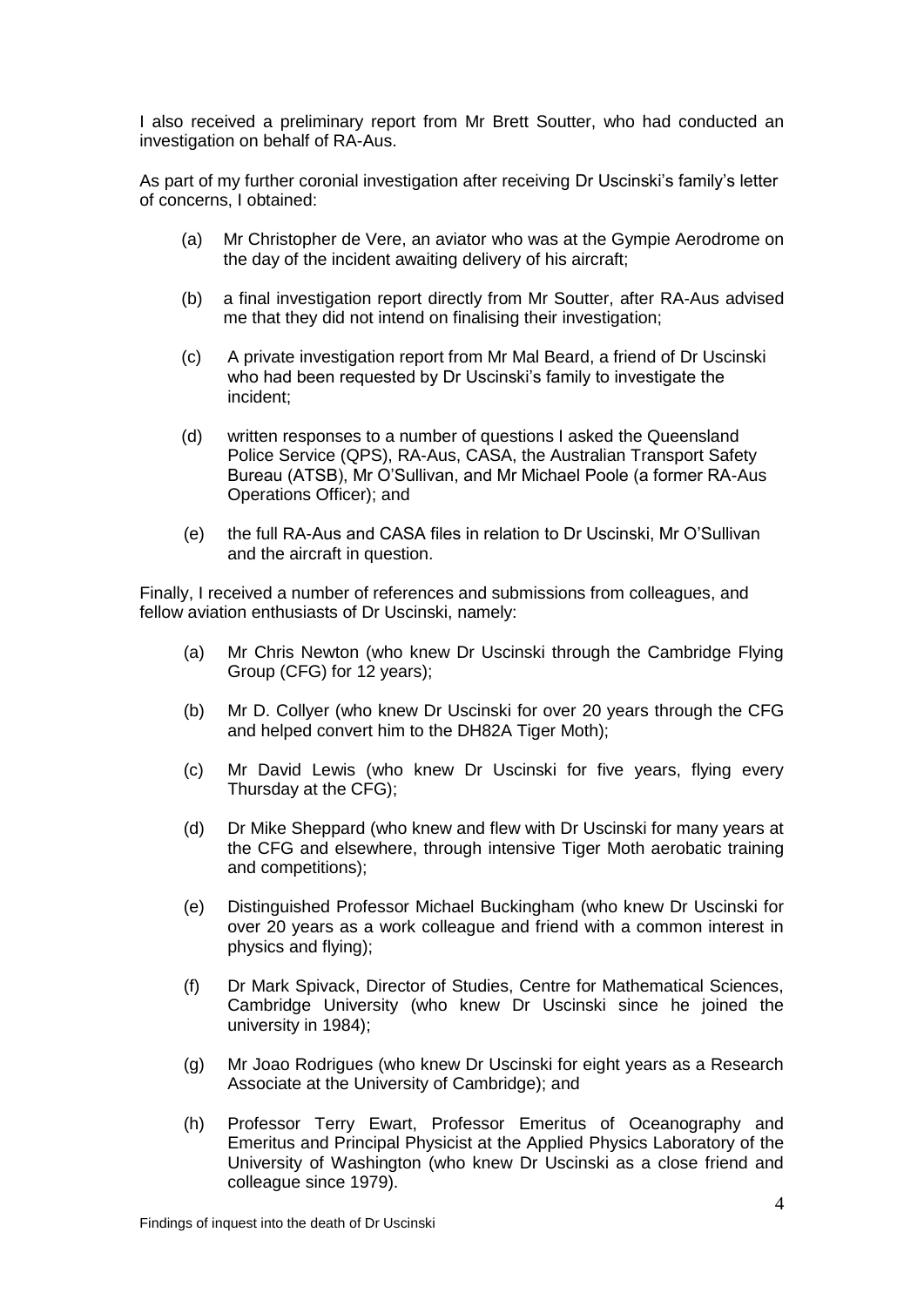During the inquest proceedings, I heard oral evidence from:

- (a) Mr Michael O'Sullivan, the CEO of Supermarine Pty Ltd, who manufactured and constructed the majority Dr Uscinski's aircraft;
- (b) Mr Michael Poole, the Operations Manager of RA-Aus at the time of the incident;
- (c) Ms Jill Bailey, the current Operations Manager of RA-AUS;
- (d) Mr Lee Ungerman, Team Leader of the Self Administering Sport Aviation Section of CASA;
- (e) Mr Brett Soutter, the RA-Aus aircraft incident investigator;
- (f) Mr Anthony Kerr, owner of Gympie Aircraft Maintenance;
- (g) Mr John Walmsley, RA-Aus Chief Flying Instructor; and
- (h) Senior Constable Anthony Noble, the final police investigating officer.

#### *Witness accounts of the fatal incident*

On the day of the incident, on 22 October 2010, Mr Kerr and Mr Raffels observed that the weather was good for flying. Mr de Vere also observed this in his statement. Data obtained by RA-Aus investigators from a serviceable windsock located at the Gympie Aerodrome supported these observations. The cloud cover was very light and the wind was light and variable at approximately  $5 - 8$  knots, blowing from the SE to SW.

Mr Kerr stated that at about 3:30pm that afternoon, Dr Uscinski embarked on the first test flight on runway 14. He recalls that Dr Uscinski took off and everything seemed fine and sounded and looked really good. The engine seemed to be running well. Mr de Vere's and Mr Raffels' observations support this.

Mr Kerr stated that Dr Uscinski did about four circuits of the airfield and was fairly high. Mr Raffels approximates the height to have been around 1,000 feet. They both saw him raise and lower the undercarriage, to check that it was working. Both concurred that the engine sounded like it was running perfectly from the ground and was smooth, with no hint of any problems.

Both also concurred that after the high circuits were completed, they observed Dr Uscinski's aircraft descending into the circuit area, both thinking that he was intending to land.

However, they both stated that prior to turning left again into the final, Dr Uscinski drifted past the axis of the runway, moving to the west of this. As he turned left, he opened the throttle and raised the landing gear and went around again.

He then moved back into the downwind leg and they again thought he was intending to land. He made the left turn into the base leg and everything looked fine. However, he again appeared to overshoot and he flew too far west. They were of the opinion that Dr Uscinski made his circuit too tight and too slow for a Spitfire aircraft.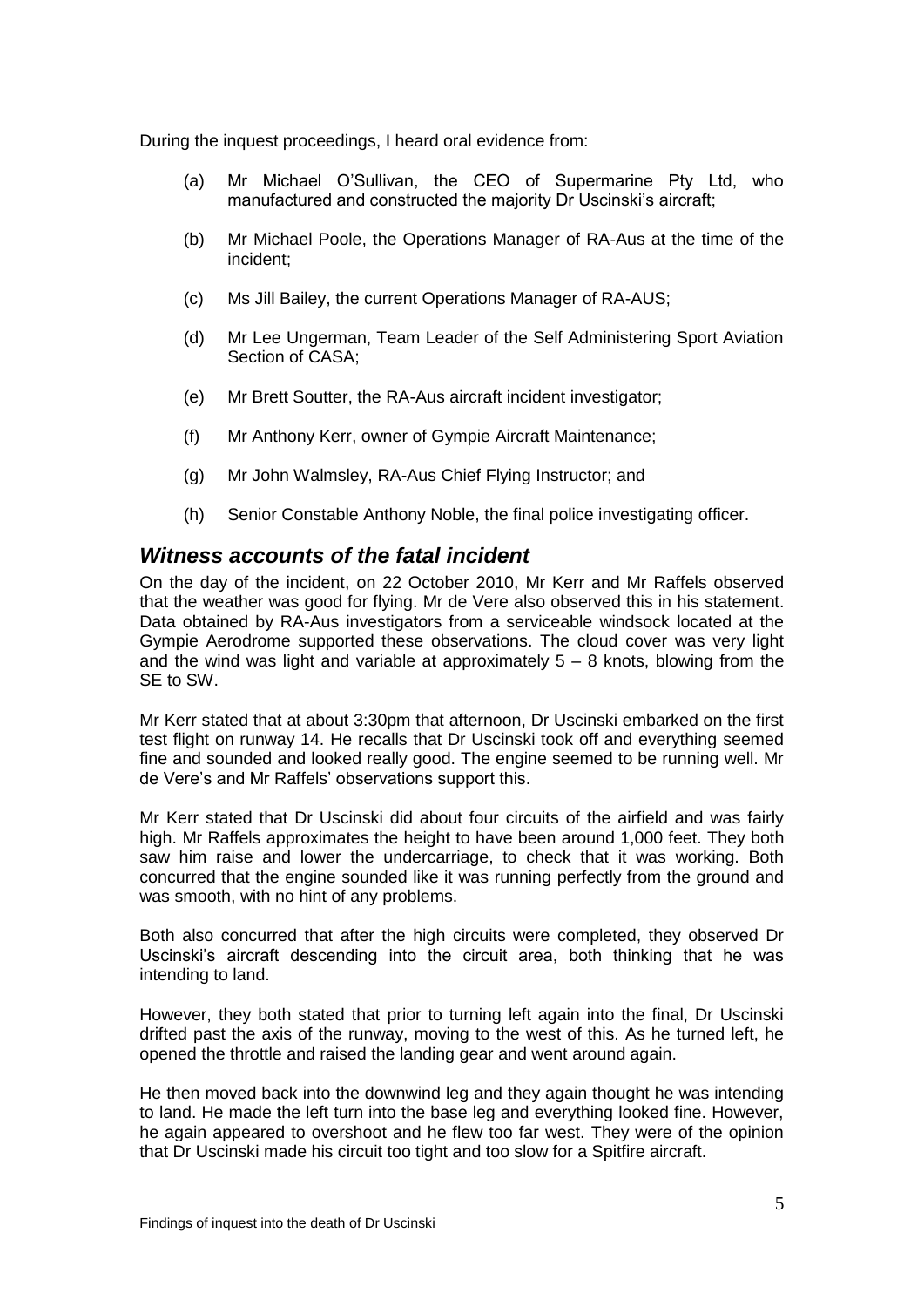Dr Uscinski's aircraft was about to make his final left turn to line up with the runway. The approximate height at the time was 500 to 600 feet, the wings were observed to be level but the aircraft seemed to be travelling below the expected speed. Suddenly, a wing dropped from level flight to an almost vertical position followed by the nose, ultimately presenting a plan view of the aircraft to witnesses on the ground. The aircraft then began to rotate or spin while rapidly accelerating towards the ground. This mode of flight continued until the aircraft disappeared below the treetops.

Mr de Vere noted in his statement that Dr Uscinski's aircraft was following his Auster aircraft at a considerable distance apart and much lower. He did a mental calculation at the time that the extremely slow speed which his aircraft normally flies at, combined with the much faster speed that Dr Uscinski's aircraft would need to remain airborne, would have resulted in the Dr Uscinski's aircraft closing in significantly on his aircraft as it turned from base to final. He was of the opinion that Dr Uscinski was probably performing an 'S' shaped manoeuvre to give the Auster time to exit the runway, which is quite normal in the circumstances.

Mr Kerr and Mr Raffels stated that during all of this time, the engine sounded the same and they did not hear any engine note changes. This is not unexpected given that they were some distance from the base leg of the circuit, with the wind blowing the engine noise away from their location. Contrary to their observations, Mr de Vere stated that at the latter stages of the flight, the engine sounded extremely rough and not normally throttled back. He qualifies his observations by recognizing that he did not know if the sound made by Dr Uscinski's aircraft was normal for that type of engine, as he had no experience with that type of engine. He noted though that the engine did not sound anything like the smoothness of the same aircraft when it first took off.

This suggestion was supported by the residents who lived in the vicinity and heard the fatal crash. On the same day of the incident, police spoke with Mr Neil Callow, a resident who lived a short distance north of the Gympie Aerodrome. Mr Callow stated that he heard the aircraft sounding like it was labouring when he saw it spiralling to the ground. He believed, however, that the engine continued to run until impact.

Police also spoke with Mr Francis and Mrs Fay Boyd, residents of the rural property that the aircraft crashed on. They were indoors when they heard the aircraft 'splutter' before hearing a ground impact.

The pilot of Mr de Vere's Auster aircraft landed without incident. He advised Mr de Vere that he had not heard any calls from any other aircraft in the circuit. He gave his normal inbound calls some distance from the aerodrome, his joining down wind call, and turning finals call. He had not received a response from anyone and assumed that there was no other aircraft in the vicinity.

# *About RA-Aus*

RA-Aus self administers ultralight recreational and light sport aircraft operations on behalf of the Commonwealth government's CASA under a Deed of Agreement. They oversee the operation of about 11,000 members and 3,400 aircraft. RA-Aus receives limited funding from CASA. The majority of its funds are raised through membership. RA-Aus is staffed on a professional and voluntary basis.

The 95 series of the *Civil Aviation Orders* provide exemptions from the *Civil Aviation Regulations 1988* to enable the operation of sport aviation activities under a recognised Recreational Aviation Administering Organisation, such as RA-Aus. Pilots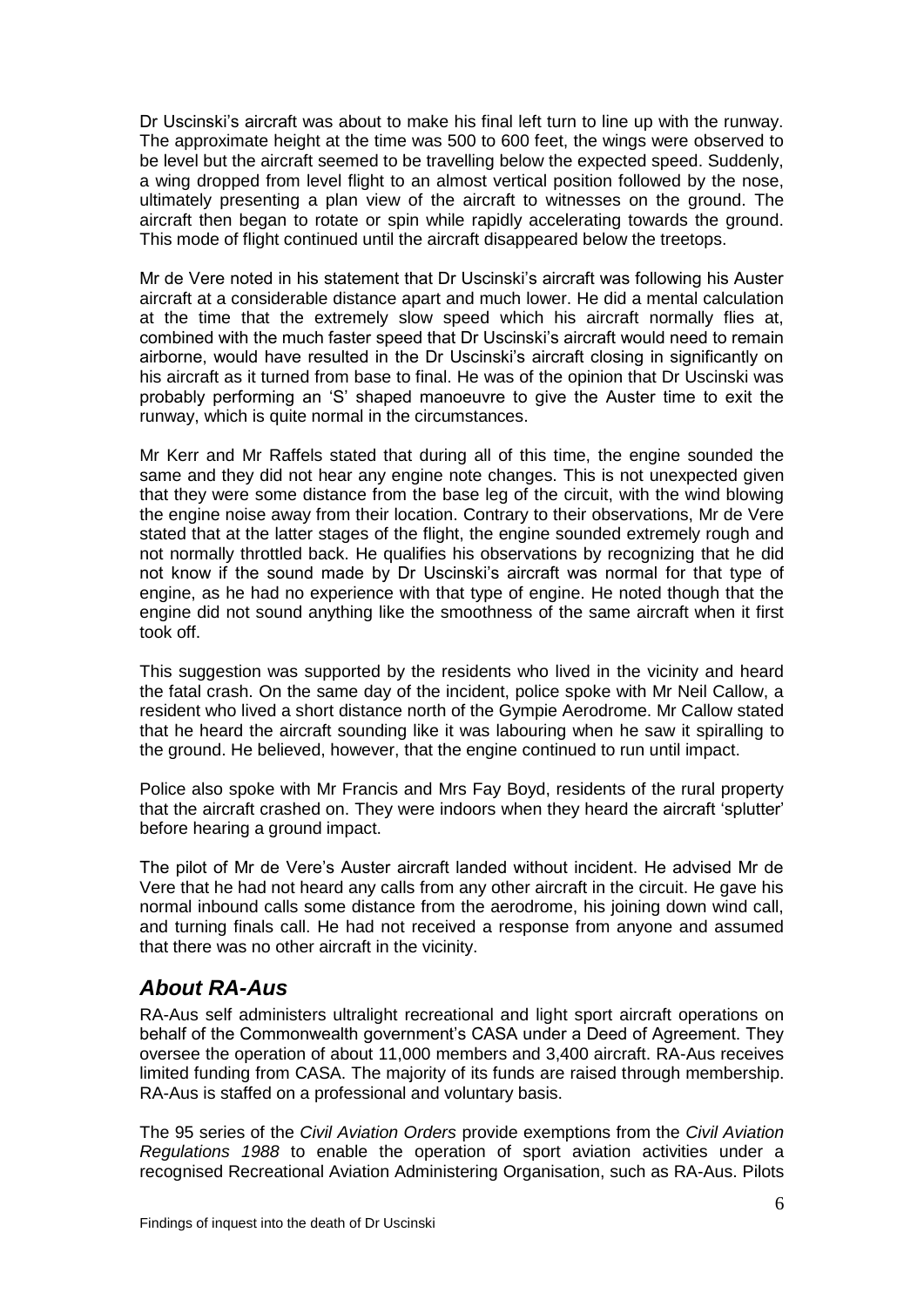and registered owners of aircraft registered with RA-Aus are required to comply with the relevant Civil Aviation Orders and the RA-Aus Operations and Technical Manuals.

There are certain criteria that an aircraft must meet in order to be eligible for registration with RA-Aus, rather than going through the more expensive and regulated process of registering the aircraft with CASA. This inquest uncovered that the aircraft documentation submitted by Mr O'Sullivan to RA-Aus in relation to Dr Uscinski's aircraft were falsified by him, so that it appeared to RA-Aus that the aircraft was below the Maximum Take Off Weight threshold. It is unclear whether Dr Uscinski was aware of the true weight of his aircraft.

# *False information provided to RA-Aus by Mr O'Sullivan*

Of particular importance in relation to this matter was the aircraft registration history.

The aircraft was professionally engineered and was an 80 percent scale replica of the original Supermarine Spitfire World War II aircraft. The kit was designed and marketed by Supermarine Aircraft Pty Ltd and Dr Uscinski purchased the Mk 26 Spitfire kit from Supermarine Pty Ltd through its CEO, Mr O'Sullivan, in 2001.

Mr O'Sullivan said that he developed the model for the aircraft, which had had some 20 previous kits, and had been designed and tested over a seven-year period. Dr Uscinski's aircraft was one of the first aircraft of that model that they had actually produced.

Mr O'Sullivan acknowledged that prior to Dr Uscinski's aircraft model being built, there had been some changes in scale and systems including a larger overall size and larger engine to provide improved performance.

The aircraft was powered by a 3.5 litre V6 liquid cooled modified Isuzu truck engine. This engine was basically a stock crate engine with no internal changers but with numerous external changes to accessories.

There can be no doubt that there were some inconsistencies and difficulties with Mr O'Sullivan's evidence in relation to the aircraft's history.

Mr O'Sullivan claimed that the aircraft had type approvals in a number of countries including the UK, Germany, France, Canada, South Africa and the United States. However, counsel assisting, Mr De Waard, noted in his submission that inquiries by CASA with the US authorities have confirmed that no approval exists with the US.

Mr O'Sullivan said that no approval was sought in Australia, as the legislation framework for recreational experimental aircraft did not require approval for the markets in which they were sold.

The aircraft was first registered by Mr O'Sullivan on 13 January 2004. Mr O'Sullivan explained that the aircraft was registered in his name rather than Dr Uscinski's name to allow him to conduct test flights so that he could ascertain if there were any issues with the aircraft and continue with it, as Dr Uscinski was rarely in Australia. Therein lies the first major issue to emerge from this inquest in that an analysis of the registration documentation for the aircraft identified that there were serious inaccuracies in the information provided to RA-Aus.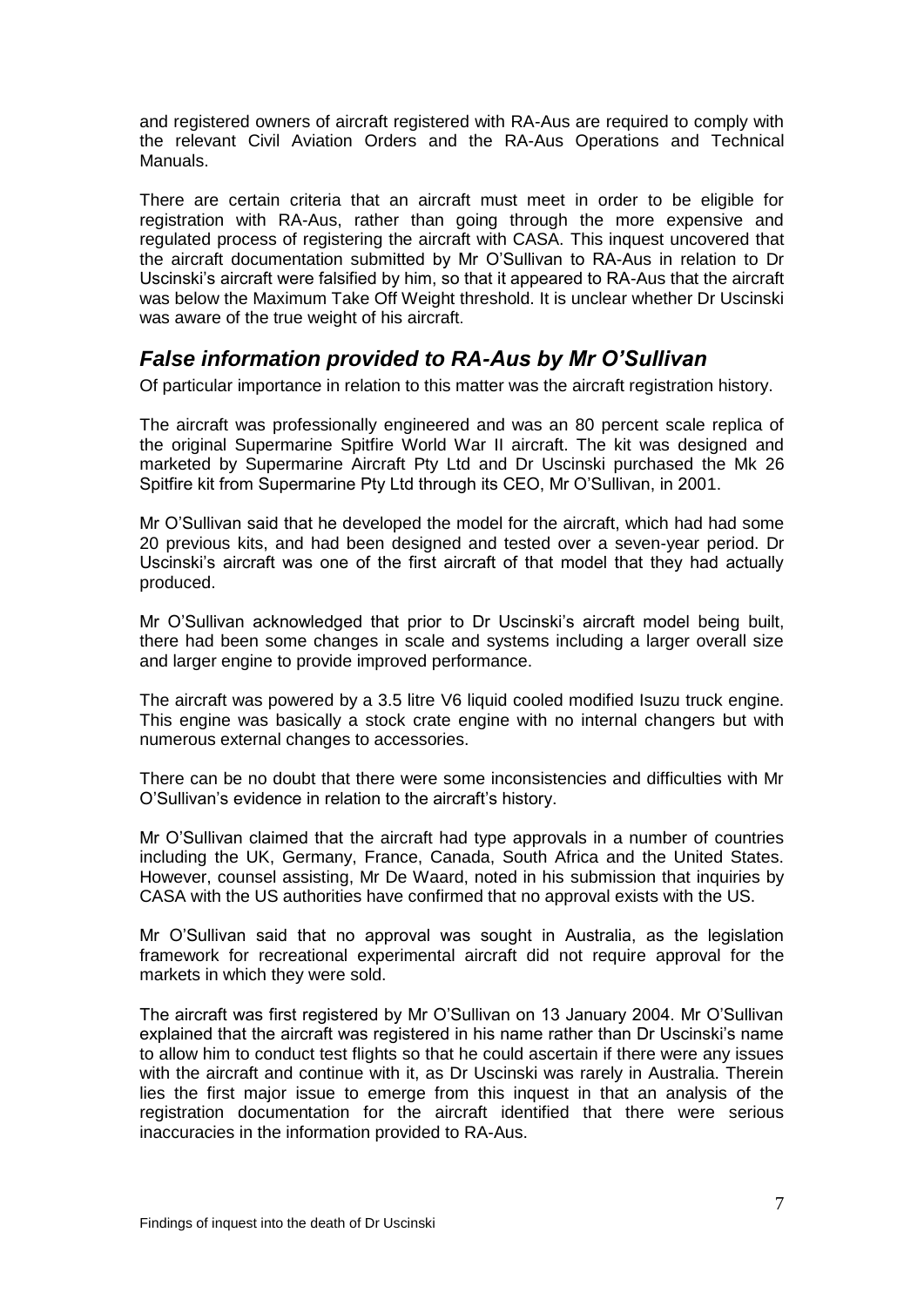Civil Aviation Order 95.55 of 2006 and section 7.4.1 of the RA-AUS Technical Manual set out the criteria that an aircraft must meet to be registered with RA-AUS and be eligible for the exemptions to the Civil Aviation Regulations. This is of concern to persons who wish to be exempted from the strict guidelines of CASA but fly their aircraft as recreational pilots with RA-Aus.

At the time that the aircraft was first registered, the relevant RA-Aus requirements were that:

- (a) the aircraft's maximum takeoff of weight (MTOW) was not to exceed 544kg;
- (b) the aircraft's stall speed was not to exceed 45 knots; and
- (c) the aircraft had to meet the 51 percent rule, that is, that the major portion of the aircraft had to be fabricated and assembled by a person who undertook the construction project.

Mr O'Sullivan submitted to RA-AUS an 'Aircraft Data Sheet', which he signed and dated 11 December 2003. He did this in order to register the aircraft and made declarations that:

- (a) he was the builder and designer of the aircraft;
- (b) the aircraft was completed and ready for weighing on 22 November 2003;
- (c) the aircraft was weighed on 22 November 2003 (using bathroom scales under each wheel);
- (d) the MTOW was 544kg;
- (e) the empty weight was 401kg;
- (f) the stall speed was 42 knots; and
- (g) the air speeds were determined by extensive flight tests by an independent test pilot.

Mr O'Sullivan also submitted associated documentation, such as an 'Ultra Light Aircraft Condition Report', signed by a Level 2 Maintenance Authority Holder certifying an empty weight of 401kg. He submitted a 'Verification of Aircraft Weight' form, signed by him on 21 November 2003, declaring the maximum take off weight to be 544kg. This was signed by an authorised person on the same day, who declared that they witnessed the weighing of the aircraft and that it was in accordance with Mr O'Sullivan's declaration.

Some 18 months later on 26 May 2005, Mr O'Sullivan signed and submitted an 'Aircraft Flight Test Period Finalisation' form where he declared that the first flight was on 24 September 2004 and that the test period was completed in May 2005 after flying 37.5 hours. He again declared that the empty weight was 401kg and that the stall speed in landing was 45 knots.

The purpose of the flight-testing regime, according to RA-AUS, is to record and assess the performance characteristics of the aircraft so that a Pilot Operating Handbook that meets the requirements of the RA-Aus Technical Manual, can be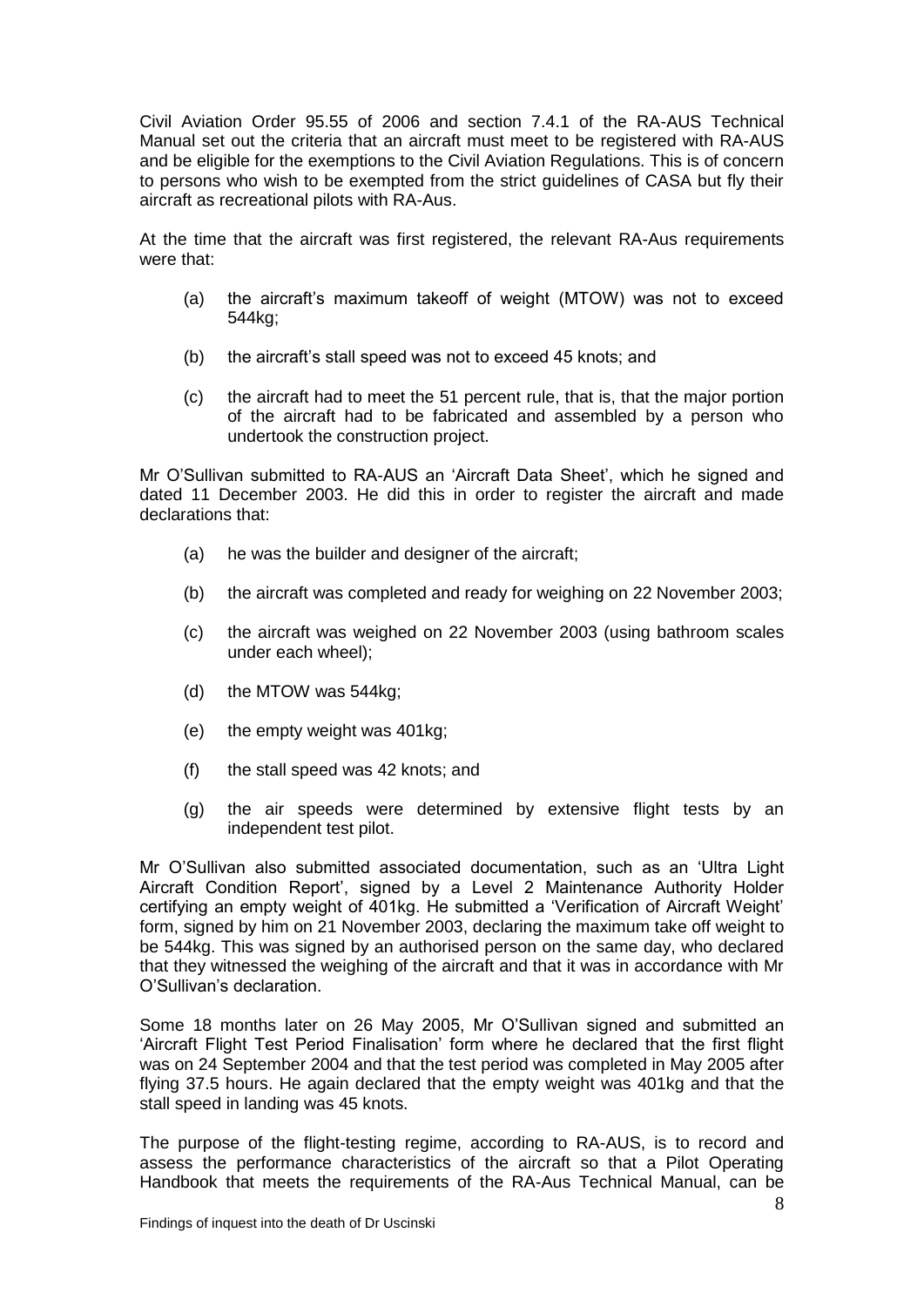produced. This Pilot Operating Handbook can then be used by pilots to ensure the correct speeds are utilised, including best glide speed and awareness of stall speeds in various configurations. Mr O'Sullivan said that he briefed Dr Uscinski about the aircraft generally around the time of sale, but no handbook was ever compiled. It is clear that RA-AUS do not check that a Pilot Operating Handbook has been prepared, or is in fact correct.

Almost four years later on 6 February 2009, Mr O'Sullivan signed a 'Notification of Aircraft Disposal' form indicating that he had now transferred the aircraft to Dr Uscinski. This was accompanied by an 'Application Form for a Change of Ownership', which was signed by Mr O'Sullivan on 6 April 2009. On that form, Mr O'Sullivan again declared that the maximum take off weight was 544kg; the aircraft empty weight was 403kg; and the stall speed in the landing configuration was 43 knots.

The 'Change of Ownership' forms were accompanied by an 'Aircraft Condition Report', which again listed the empty weight of the aircraft at 403kg, indicating that it had been weighed on 10 December 2003. This form was signed by Mr Anthony Kerr, from Gympie Air Maintenance in his capacity as an RA-Aus Level 2 Maintenance Authority Holder on 6 April 2009 as being complete, accurate and correct to the best of his knowledge.

The evidence given by Mr O'Sullivan highlighted a number of inaccuracies. Initially in his evidence, Mr O'Sullivan was adamant that the statements that he had made to RA-AUS regarding the weight of Dr Uscinski's aircraft were not false and that they were correct. He spent considerable time attempting to maintain his façade of honesty and integrity. However, when faced with the plethora of evidence against him, he admitted to lying and significantly understating the weight of the aircraft (by about 200kg). He indicated that the purpose of providing false information to RA-Aus about his aircraft was to sell his machines, and ensure that he operated at a profit without having to comply with CASA regulations.

Mr O'Sullivan then attempted to shift the blame to unnamed RA-Aus staff. He claimed that he was encouraged to make false statements about the weight of his company's aircraft by staff of RA-AUS but he could not actually verify or provide any information in relation to this allegation. He further claimed that he had been led to believe by staff of RA-Aus that the minimum weight thresholds were about to be increased and that the false information he was providing would not ultimately matter. He believed that RA-Aus staff had encouraged him to provide the false information so that his aircraft remained registered with them, rather than CASA, but could not point to any sensible reason why they would do this.

Mr O'Sullivan also admitted in oral evidence that when he declared to RA-AUS that the aircraft test flight period had been finalised after flying 37.5 hours, his declaration was false. The aircraft had actually only been test flown for about 20 hours (as confirmed by the aircraft logbook). It is unclear why this false declaration was made. It was suggested that the purpose of Mr O'Sullivan's false declaration to RA-AUS was to have the test flying restriction of a limited radius lifted to enable the aircraft to be flown to an Evans Head Fly-In for demonstration purposes.

Mr O'Sullivan presented as an evasive and unreliable witness. He consistently attempted to avoid the truth and changed his story regularly. He left me with no doubt that his credibility was in tatters and that he had knowingly falsified documents to achieve registration of his aircraft with RA-Aus, rather than the more stringent registration with CASA.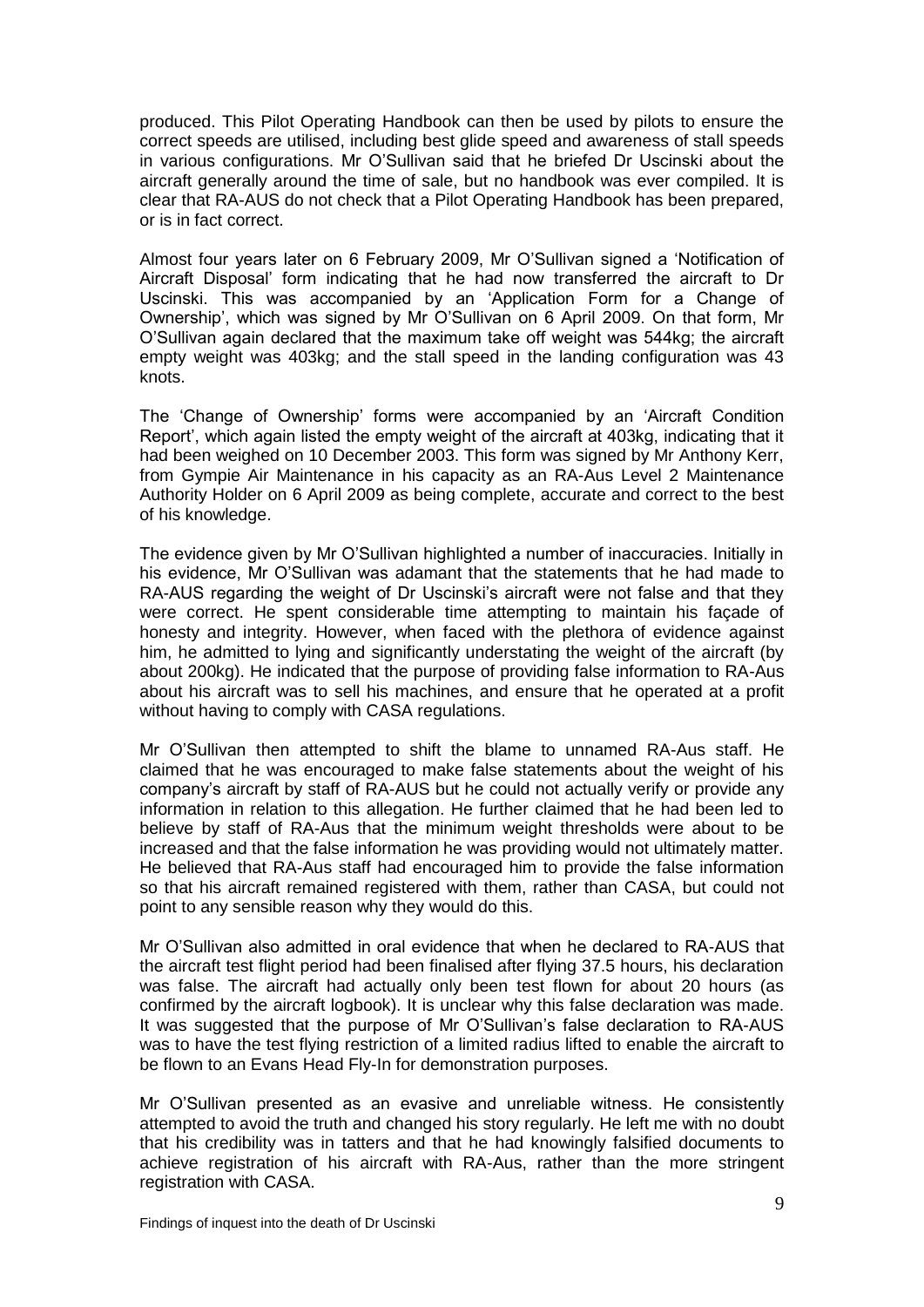The second area of concern in relation to the registration of this aircraft was the extent that Mr O'Sullivan attempted to portray Dr Uscinski as an owner builder. The extent to which Dr Uscinski was involved in the building of his aircraft was relevant because his knowledge of the undercarriage and dual battery system and weight / balance of the aircraft were potentially linked to the cause of the incident.

Dr Uscinski was only able to come to Australia for up to a month at a time and Mr O'Sullivan claimed that he spent a month at a time at the Brisbane factory two or three times a year, building the aircraft with company assistance and under their supervision. Mr O'Sullivan's legal representative tendered photographs of Dr Uscinski with tools in his hand alongside the aircraft, as proof that Dr Uscinski had built the majority of the aircraft. However, all the photos really proved was that Dr Uscinski was posing alongside the aircraft for a photo opportunity. At best, they illustrated that he was present during some phases of the construction. The invoices obtained as part of the coronial investigation clearly showed that Dr Uscinski paid a substantial sum for Mr O'Sullivan to assemble the aircraft.

In my view, it would be highly unlikely that Dr Uscinski would pay such a substantial sum for Mr O'Sullivan to assemble his aircraft in circumstances where he would be assembling the majority of the aircraft himself. Mr O'Sullivan's story was simply not plausible. Further, Mr O'Sullivan's credibility was seriously undermined and the weight that could be placed on his evidence was seriously limited by his evasiveness and lack of forthright honesty in relation to these matters.

# *Aircraft incidents leading up to the fatal incident*

Significant emphasis was placed by the police investigation and some witnesses on prior incidents that Dr Uscinski had been involved in whilst flying his replica Spitfire. These incidents were used by them to suggest that Dr Uscinski was an incompetent pilot (at least in relation to flying the replica Spitfire) and the crash that led to his death was due to pilot error. These incidents were also used by others to suggest that Dr Uscinski's replica Spitfire was not adequately constructed by Mr O'Sullivan. For this reason, I have considered these incidents in detail.

The coronial investigation identified six incidents of concern between 2004 and 2010, as follows:

- (a) Mr O'Sullivan's 'wheels up' landing of Dr Uscinski's Spitfire during a test run at Watts Bridge airfield in September 2004;
- (b) The tail-wheel assembly falling off while Dr Uscinski was taxiing the Spitfire at Watts Bridge airfield in May 2006;
- (c) Dr Uscinski's pilot log book entry dated 11 April 2008, which indicates that he 'spun out of a steep turn and lost 550 feet';
- (d) Dr Uscinski's 'wheels up' landing of the Spitfire when the undercarriage could not be lowered for landing in March 2009;
- (e) An incident where the Spitfire hit a soft spot and ran off the runway while taxiing at Watts Bridge airfield in December 2009; and
- (f) An incident where the Spitfire was damaged when it failed to become airborne during takeoff on 13 May 2010.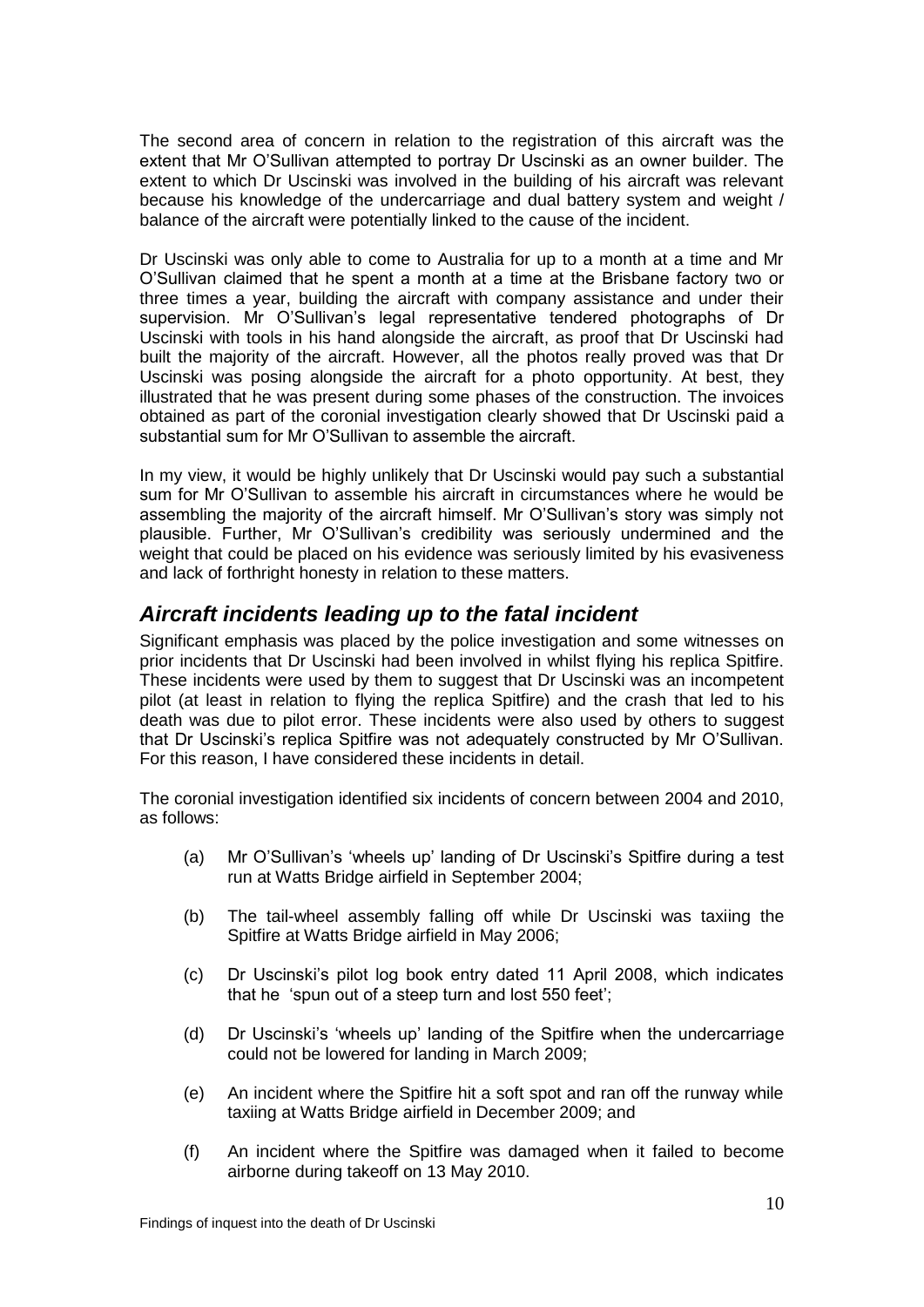The first incident where Mr O'Sullivan conducted a 'wheels up' landing of the Spitfire during a test run in September 2004 was the first of three incidents involving the undercarriage failing to extend. It was never reported to RA-AUS as required. The existence of this incident was also inconsistent with Mr O'Sullivan's written statement where he stated that after performing about 50 to 60 hours of flying over the following couple of years, no issues arose in the aircraft.

Mr Raffels advised that the second incident involving the failure of the tail wheel mounting in May 2006 was as a result of metal fatigue due to a design fault and not to Dr Uscinski's mishandling of the aircraft. Dr Uscinski told him that whilst he was taxiing slowly at Watts Bridge airfield, the tail of the Spitfire dropped slightly and this was followed by a grinding noise. He promptly stopped and shut down the aircraft. On inspecting the tail, he saw that the forward tail spring attachment had torn away from its sheet metal mounting. The forward tail spring mounting was merely attached to the aluminium alloy skin and lacked the necessary reinforcement required to carry the heavy and vibrating loads imposed whilst taxiing over rough ground. Mr Raffels advised that they overcame this problem by fitting a chrome molybdenum alloy steel one inch side rectangular hollow section tube between the last two formers in the fuselage in order to carry the tail spring loads, without stressing the sheet metal skin. He stated that this has since been fitted to two replica Spitfires and has proved to be most effective. I accept Mr Raffle's explanation of this incident.

In relation to the third incident where Dr Uscinski supposedly spun out of a turn and lost 550 feet, Mr Raffels has advised that he remembers Dr Uscinski discussing this with him. He said that it occurred while Dr Uscinski was conducting upper air work to explore the handling characteristics of the Spitfire at 5,000 feet, not while he was flying a circuit. He says that the comment in Dr Uscinski's pilot log book merely shows that Dr Uscinski also conducted circuits during that sortie. I accept this explanation and note that this was nothing out of the ordinary.

Mr Raffels stated that the fourth incident where Dr Uscinski was forced to conduct a 'wheels up' landing at Watts Bridge airfield in March 2009 came about after he had taken off to conduct a circuit and when coming in to land, was unable to lower the landing gear. After repeated attempts and with dusk approaching, Dr Uscinski was faced with the decision of conducting a 'wheels up' landing. Mr Raffels stated that the landing was nicely carried out with minimal damage. Subsequently, adjustments were made to the aircraft which rectified the fault. He said that Dr Uscinski's handling of the incident reflected well on his flying skills. This explanation is corroborated by that which Mr Kerr from Gympie Air Maintenance was provided at the time by Dr Uscinski. I accept Mr Raffle's advice in relation to this incident.

Mr Raffels stated that the repairs (up until March 2009) were carried out by Supermarine Aircraft Pty Ltd. His understanding was that Mr O'Sullivan did not want the incidents between September 2004 and March 2009 reported to RA-Aus or elsewhere as that could have reflected badly on the aircraft they designed and manufactured. Mr O'Sullivan denied this in oral evidence. However, due to my observations of Mr O'Sullivan's willingness to be untruthful in his evidence to this court, I accept that Mr Raffle's suspicion may well be correct.

No relevant information was obtained in relation to the fifth incident.

Mr Kerr recalled Dr Uscinski's explanation for the sixth incident where the aircraft failed to get airborne during takeoff and crashed on 13 May 2010. Dr Uscinski informed him that the aircraft had porpoised along the runway and the landing gear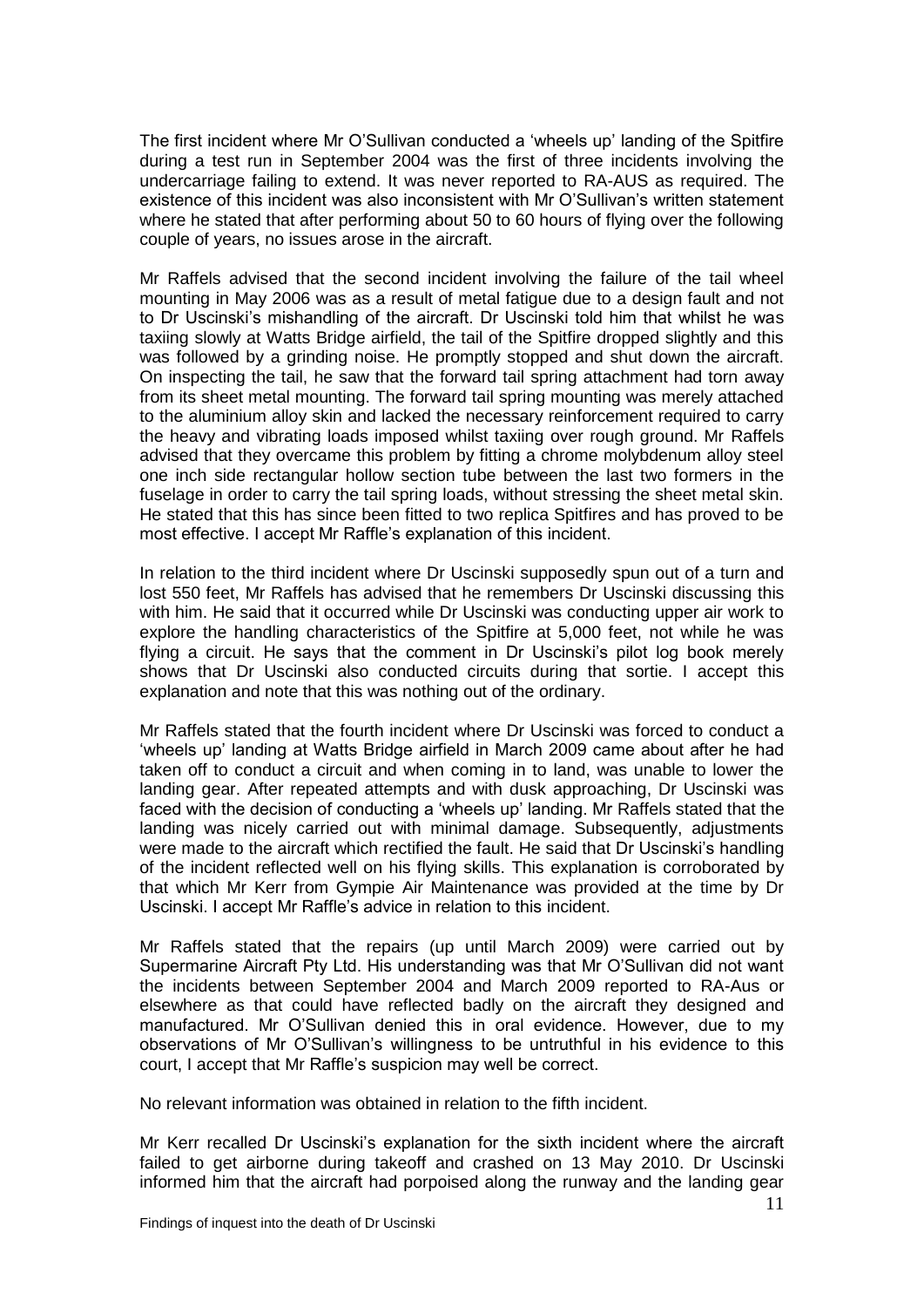had collapsed and resulted in the propeller striking the ground. Dr Uscinski had advised him that he had trouble getting the tail up initially and thought the aircraft needed more weight in the tail to help it. I accept that there were likely weight / balance issues at the time that were affecting the Spitfire's handling. It was for this reason (as evidenced in e-mail exchanges between Dr Uscinski and Mr Kerr) that Dr Uscinski requested Mr Kerr to adjust the weight / balance of the aircraft during its repair.

# *Aircraft repairs prior to the fatal incident*

Mr O'Sullivan's company appears to have assisted Dr Uscinski with maintenance and repair work on the aircraft up until March 2009. Mr O'Sullivan claimed in oral evidence that he had no knowledge of this and no records were able to be produced because this would have been informal assistance provided by members of his company.

Dr Uscinski utilised the services of Mr Kerr's company, Gympie Aircraft Maintenance, from March 2009 onwards.

Maintenance records indicate that Mr Kerr conducted repairs on Dr Uscinski's aircraft in March 2009, December 2009 and in the five month period prior to the fatal incident - between 13 May and 22 October 2010.

In the five month period prior to the fatal incident, Mr Kerr repaired the lower engine cowling and he replaced the engine, oil cooler, propeller, propeller speed reduction unit, spinner, landing gear legs and fairings. He also moved the batteries further back in the aircraft for weight and balance purposes.

Mr Kerr stated that the replacement engine was the same make as the one that was installed previously (an Isuzu V6 engine). No internal changes to the engine were performed. The bare crate engine was checked and fitted with the external accessories from the original aircraft engine, as they were all still found to be in good operational condition.

Mr Kerr stated that they performed extensive post repair tests on the aircraft including: gear retracting; engine run ups; function tests; and propeller cycling tests. All systems, including the propeller and engine, ran satisfactorily.

Importantly, Mr Kerr stated that during the repair work, they also did a weight and balance test of the aircraft. What is concerning to me is the way in which this was conducted. Mr Kerr said he contacted the aircraft manufacturer, Mr O'Sullivan, for weight and balance documentation and he was advised by Mr O'Sullivan that he had none. He said that Mr O'Sullivan advised him to move the batteries aft and adjust the ballast weight to achieve 8 - 10kg weight on the tail wheel, whilst the aircraft was in the flying position. He stated that this resulted in them moving the aircraft batteries back a little in the fuselage to assist with balance.

Mr Kerr said they only adjusted the battery positions and that there would have been no change to the wiring, other than a possible extension to the main positive power cable to allow the batteries to be moved further backward if there was insufficient slack on the cable. They moved the batteries back and added 3kg to the rear ballast under instructions from Mr O'Sullivan. They weighed the tail wheel and found that it had 8.5kgs on the tail after the adjustments. This is supported by maintenance worksheets obtained by the police from Mr Kerr after the incident.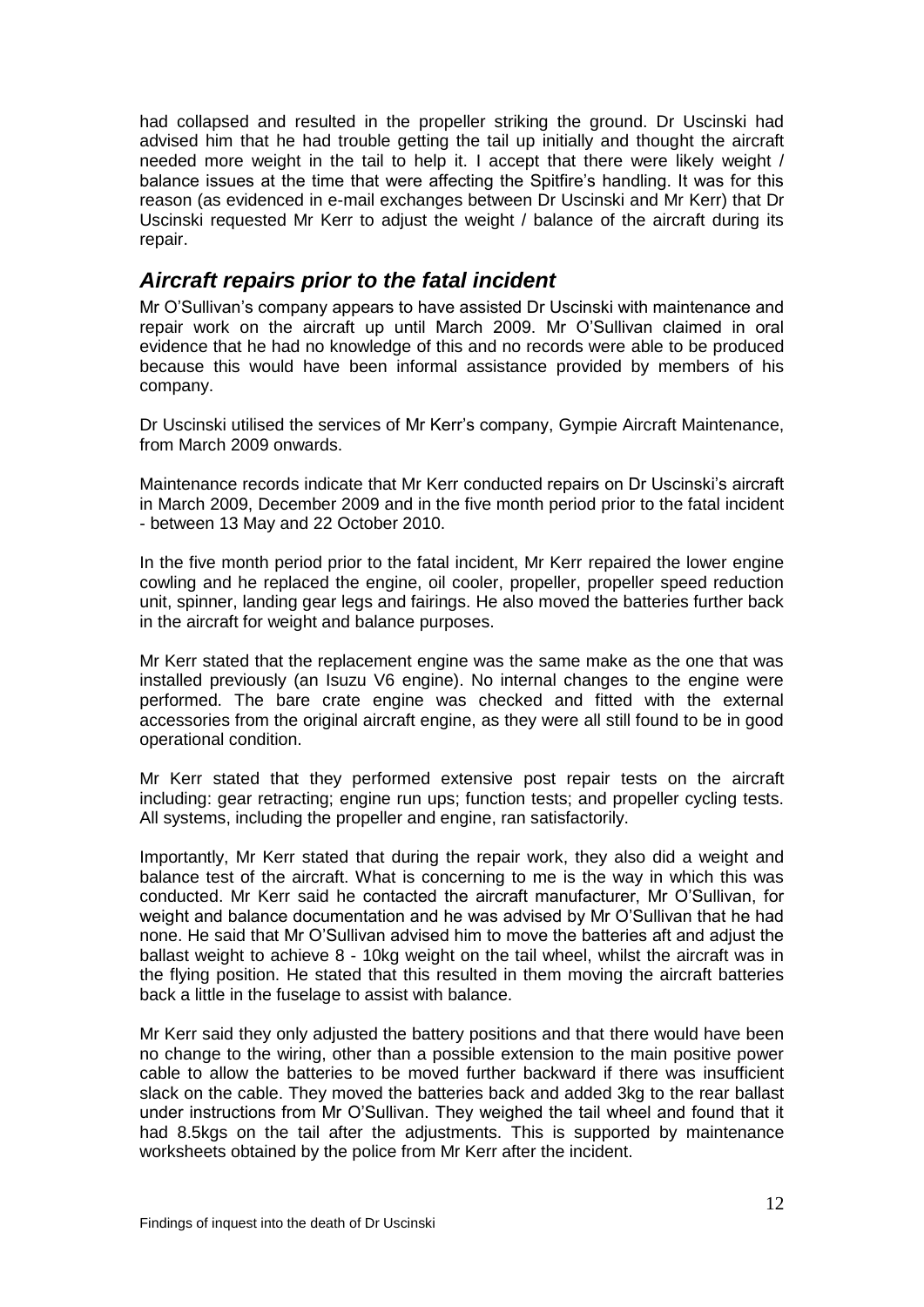Mr O'Sullivan could not recollect providing any advice to Mr Kerr, but I accept Mr Kerr's version of events. It is, however, concerning that Mr Kerr did not conduct a full weight and balance test and calculation of the aircraft. He was not aware that the aircraft was overweight to that which Mr O'Sullivan had been claiming. He accepted verbal advice over the phone from Mr O'Sullivan, without considering that Mr O'Sullivan had not had any direct involvement with that particular aircraft for some time, nor could he produce any paperwork to support his advice.

After all work was completed, Mr Kerr stated that the weight and balance of the aircraft was checked against information sheets that Dr Uscinski had e-mailed him from a source in the UK, and it was found to be in line with the specification. However, Mr Kerr was unable to produce that documentation. He said that he did not retain copies of the work he carried out on aircraft for more than 12 months, as the permanent record is held in the aircraft logbook. In oral evidence, Mr Kerr admitted to using the aircraft logbook while undertaking repairs to the aircraft immediately prior to the incident. Mr Kerr denied having the logbook in his possession after the incident. The aircraft logbook was never given to Dr Wood by Dr Uscinski or anyone else, nor was it able to be located in the Spitfire after the incident or on Dr Uscinski's person. The aircraft logbook was never found.

Mr Kerr stated that he and his company did not install the dual battery redundancy system in Dr Uscinski's aircraft. However, a maintenance invoice from Gympie Air Maintenance dated 26 March 2009 lists two batteries, amongst other things, on the list of repairs. This suggests to me that Gympie Air Maintenance at least replaced the batteries in question, although they may not have installed or configured the dual battery system.

It is puzzling to me though that Mr Kerr and his employees did not recognise in March 2009 or between May and October of 2010, that the dual battery system was inadequately installed and configured (as identified by Mr Soutter during his investigation, which is discussed later in these findings).

# *Dr Uscinski's flying qualifications and experience*

At the time of the incident, Dr Uscinski was the holder of a current civil pilot's license, both in the United Kingdom and Australia. He obtained his Australian civil pilot's license in 1987 and his UK pilot's license in 1988. In addition, he obtained a recreational pilot's certificate with RA-Aus in 2005.

RA-Aus records confirm that Dr Uscinski had been deemed by them as medically fit at the time of the incident. His CASA Medical Certificate (Class 2) did not expire until 12 November 2011. Dr Uscinski had also completed a GA Aeroplane Flight Review on 28 September 2009, which meant that he was considered by RA-Aus as having maintained his currency in terms of the requirement to complete a Biennial Flight Review.

Dr Uscinski's pilot logbook indicates that he flew regularly up until the incident, having completed 34 hours of flying in the year prior to the incident. He also had considerable overall aviation experience. His pilot logbook records that his total flying hours were 1,164 hours. Of this flight time, he had 894.8 hours logged as 'pilot in command'.

The majority of flight time logged by Dr Uscinski was in a DH-82A Tiger Moth and Cessna 172 aircraft. But he also had experience flying a Russian Yak 52. Dr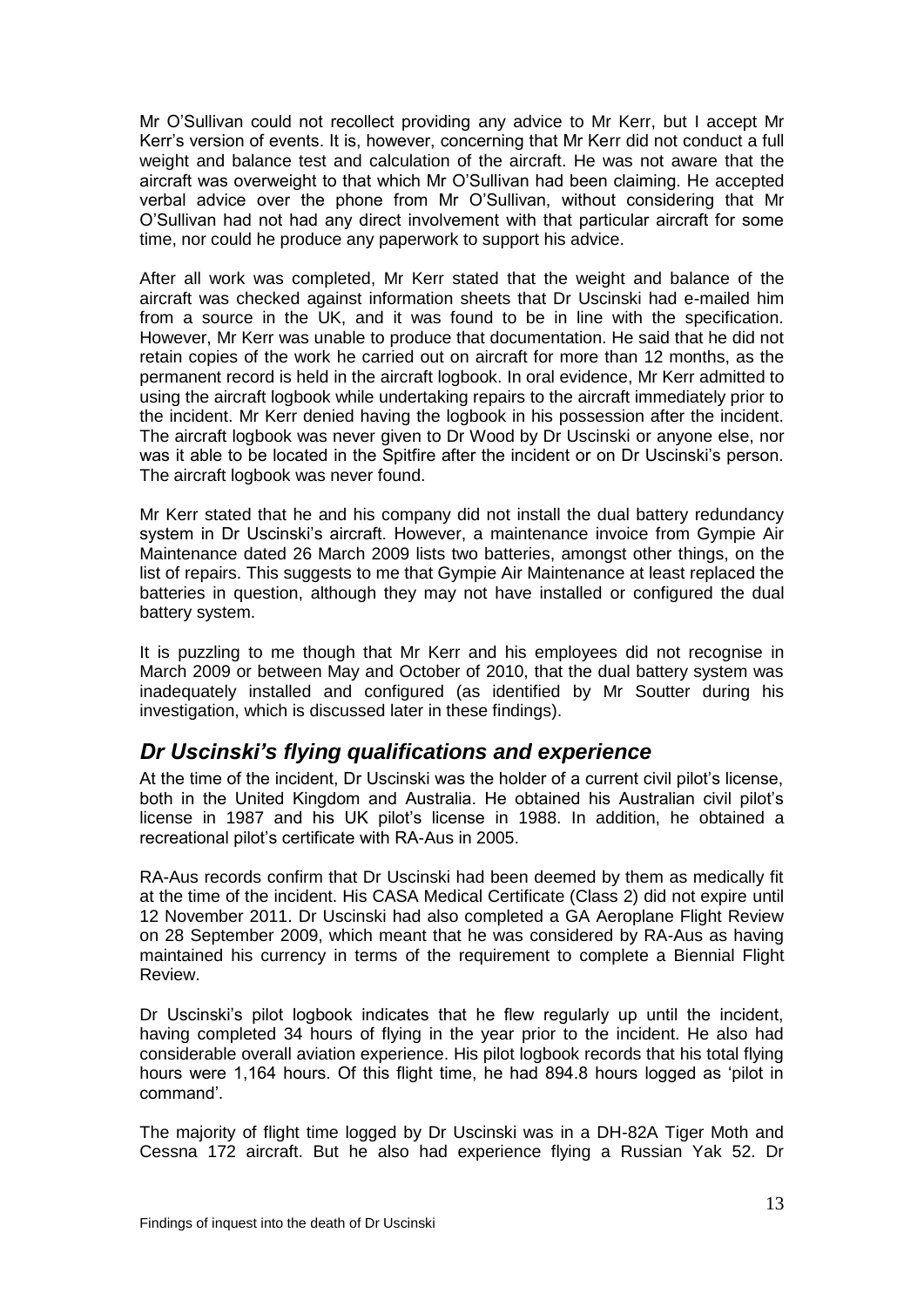Uscinski's total flying hours in the replica spitfire were 36.4 hours but in the two years prior to the incident, Dr Uscinski had only flown 2.7 hours in the replica Spitfire.

# *Dr Uscinski's flight training in Australia*

It was important to drill down into the observations of Dr Uscinski's training instructors as part of this inquest. This is because some of these negative observations were used in the police investigation and by some witnesses to support a theory that the primary cause of the accident was due to Dr Uscinski's incompetence on the Spitfire and pilot error. This is a view that I do not accept.

## **Initial training with Mr O'Sullivan (2004/5)**

Mr O'Sullivan is a senior flying instructor with RA-Aus and stated that he flew about 5 – 6 hours with Dr Uscinski when he first wanted to fly the Spitfire. However, Dr Uscinski's pilot logbook was meticulous in its detail and did not record such instruction, which indicates to me that Mr O'Sullivan's claim was false.

Mr O'Sullivan was very critical of Dr Uscinski's flying ability. He stated that he found that Dr Uscinski was very inconsistent in his flying and did not show any signs of improvement. He would be able to do a few circuits fine and then he would do some very poorly. He recalled on occasions when Dr Uscinski was flying, he would not respond to obvious incidents developing in flight. A common example was that he would encounter excessive sink on approach to landing, which could cause him to undershoot the airfield. Mr O'Sullivan said he would instruct Dr Uscinski to power on to decelerate the sink, but he would not and on occasions would argue with him and tell him he did not need to.

Mr O'Sullivan said he advised Dr Uscinski to obtain instruction from Mr John Walmsley, at Coominya (west of Brisbane). Mr Walmsley was an old acquaintance of Mr O'Sullivan's and he knew him to be a very competent instructor.

Counsel Assisting, Mr De Waard, submitted that Mr O'Sullivan's observations of Dr Uscinski's flying ability should be given limited weight due to: the period of time he says he flew with Dr Uscinski not being supported by Dr Uscinski's pilot logbook entries; the period of time which had elapsed since Mr O'Sullivan's observations and the incident; and Mr O'Sullivan's demonstrated willingness to lie for his own benefit. I concur with Mr De Waard's submissions, in particular, given my above observations of Mr O'Sullivan as an unreliable and less than truthful witness.

## **Training with Mr John Walmsley (2 May – 28 October 2005)**

Similarly, the evidence provided by Mr John Walmsley, an RA-Aus Chief Flying Instructor (CFI) operating from Coominya, in a statement to police, raised some concerns about Dr Uscinski's flying competency.

Mr Walmsley stated that he has accrued 6,000 flying hours, including 60 hours of aerobatics training. He also has experience in and has obtained type ratings for a number of different aircraft within both general aviation and recreational aviation fields. He became an RA-Aus flying instructor in 2001 and has provided on average about 700 hours of flight training each year since that time.

Mr Walmsley said he provided a total of 25 hours of dual flight training to Dr Uscinski in his Light Wing GR912T nose wheel aircraft between 2 May and 28 October 2005. This was supported by training records, which he provided to police. He said the purpose of the training was for Dr Uscinski to get some experience in flying an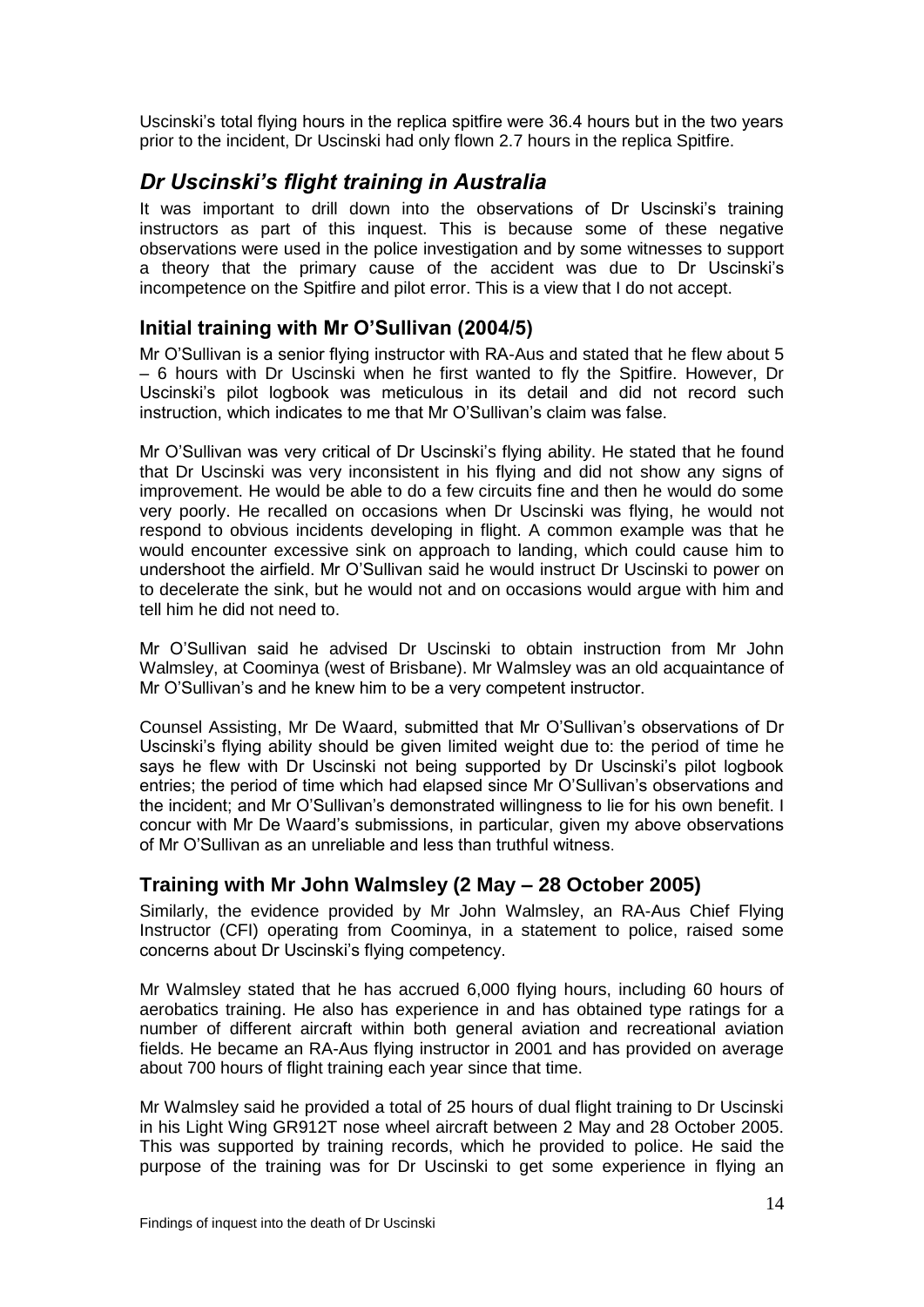aircraft with a similar control feel as the Spitfire. The training was broken up over the period due to Dr Uscinski travelling to and from the UK.

Mr Walmsley said that Dr Uscinski had difficulty with adapting to the different feel of his aircraft and had trouble controlling the pitch. His perception was that because Dr Uscinski had a number of years of prior flying experience, he was very set in his ways, which made it difficult to teach him new skills.

He perceived on occasions that Dr Uscinski appeared to be nervous and unsure of himself, sometimes trembling at the control column. He recalled occasions where Dr Uscinski would grip the controls heavily when he was attempting to take over, and his opinion was that Dr Uscinski did not have the ability to deal well with stressful situations in the aircraft.

During their training, Mr Walmsley stated that he never developed enough confidence in Dr Uscinski to perform much in the way of emergency recovery procedures. After 25 hours of training, he was of the opinion that Dr Uscinski needed further training in order to obtain his RA-Aus pilot's certificate.

Mr Walmsley, however, also gave oral evidence at the inquest and again it became apparent that there were some inconsistencies in his evidence. Through his oral testimony it emerged that Mr Walmsley's main criticism of Dr Uscinski really only related to the approach and landing phase, which were irrelevant to the circumstances of the incident, which resulted in Dr Uscinski's death. It also became apparent that Mr Walmsley's training aircraft was not all that similar to the replica Spitfire Dr Uscinski ended up flying. He also conceded that the problems Dr Uscinski was having could have been attributed to a teacher / student compatibility issue, rather thand Dr Uscinski's incompetence.

In any event, Mr Walmsley's observations were five years prior to the fatal incident and it is important to note that only one and a half weeks after the conclusion of his training with Mr Walmsley. Dr Uscinski went on to pass his RA-Aus Pilot's Certificate test with another instructor with minimal fuss.

Whilst Mr Walmsley did not present as an unreliable or untruthful witness, in my view, his evidence was clouded by what appeared to be an earnest attempt to maintain that pilot issues and ability were major factors in this incident, which is not supported by the bank of evidence.

### **Training with Mr William Haynes (4 – 6 November 2005 and 25 October 2007)**

Mr William Haynes, a RA-Aus CFI operating from the Caboolture Airfield, also provided police with a statement.

Mr Haynes stated that he could no longer recall much about Dr Uscinski or his specific flying abilities, but he had noted in his logbook records, which were provided to me, that he performed just under two hours of flying with Dr Uscinski in his Piper Cub from 4 to 6 November 2005. He stated that the purpose of the training was to enable Dr Uscinski to convert to an RA-Aus pilot's certificate from a General Aviation (GA) pilot's license. This would ensure that RA-Aus would automatically give him the endorsements he previously held on his GA license, including a 'Tail Wheel Endorsement', which is required to fly a Spitfire.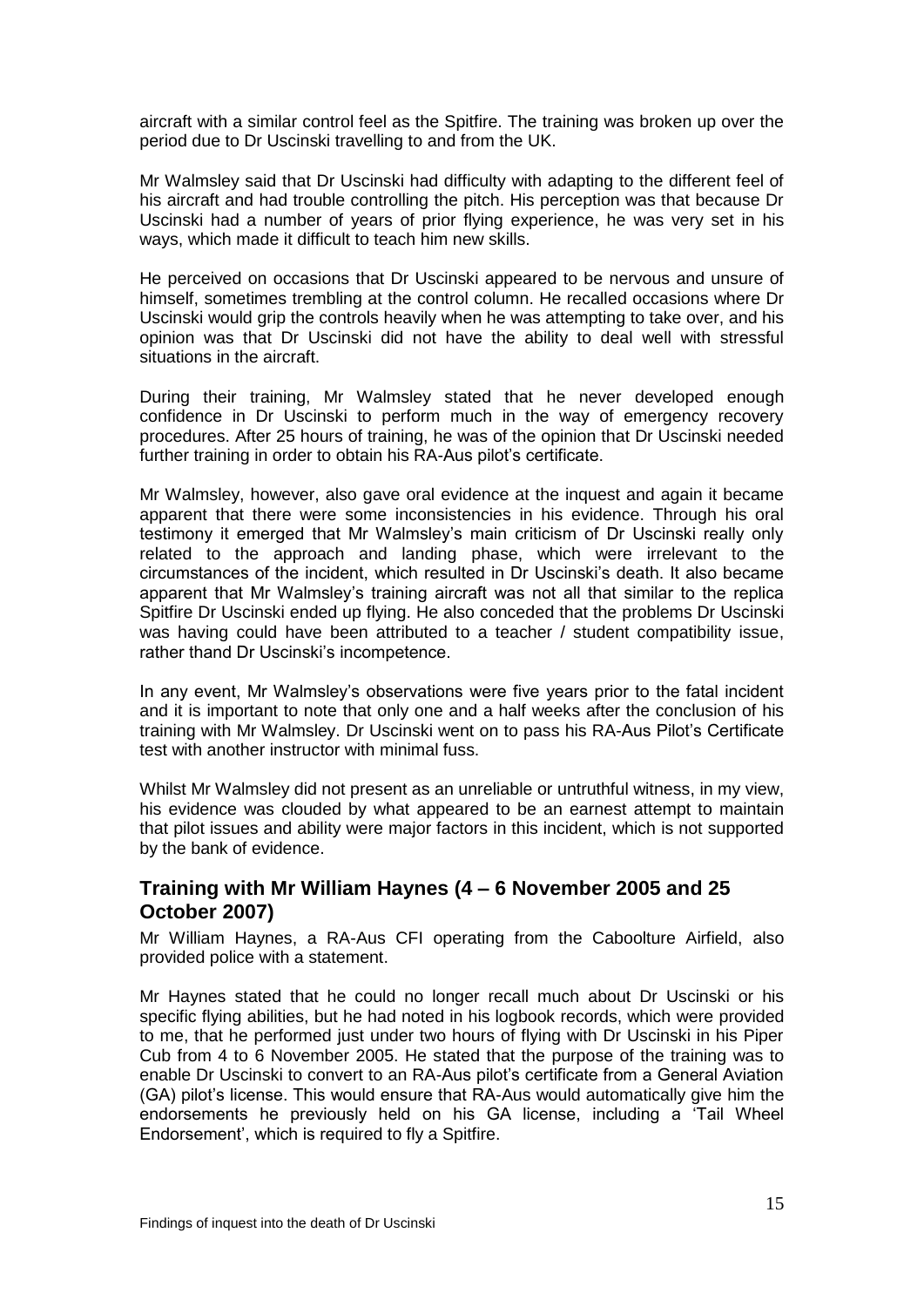Mr Haynes considered the two hours of flying training that he provided to Dr Uscinski to be in excess of what would normally be required to convert to an RA-Aus pilot's certificate. He said that this indicated to him that Dr Uscinski probably required more training than average, before he was confident to sign off on his pilot's certificate.

Mr Haynes was not called as a witness to provide oral evidence due to his lack of recollection. However, I concur with Mr De Waard's submission in that it would seem that the two hours consisted of one hour of instruction and one hour of the mandatory solo flight and thus this does not seem excessive in the circumstances.

Dr Uscinski also completed 0.4 hours flying with My Haynes again on 25 October 2007 for his Biennial Flight Review (BFR). It is an RA-Aus requirement that a BFR is completed every two years in order to maintain an RA-Aus pilot's certificate. Mr Haynes did not recall any adverse issues from the flight test and said that he would not have issued a BFR approval to Dr Uscinski if he had not been competent where required.

Therefore, nothing arose in my view from the evidence of Mr Walmsley to suggest that there were any issues in relation to Dr Uscinski obtaining his RA-AUS pilot certification or his ability to fly the aircraft under consideration.

# *Mr O'Sullivan's observations of Dr Uscinski's flying in 2009*

Mr O'Sullivan also gave evidence that he saw Dr Uscinski in early to mid 2009 landing on one occasion at the Watts Bridge airfield and noticing that he came in what he considered "very slow". He says he was concerned because Dr Uscinski virtually stalled the aircraft onto the ground from about 10 feet. He said he spoke to Dr Uscinski later that day and relayed his concerns about him flying too slowly. He remembers Dr Uscinski did not take the comments well, and seemed to be agitated by him suggesting he change his flying style to suit the aircraft. As an instructor, he said he was concerned because Dr Uscinski did not seem to be able to judge distances and speeds in unfamiliar locations. He did not see Dr Uscinski from that point on.

In oral evidence, Mr O'Sullivan admitted that his observation of Dr Uscinski was a matter of perception and that what he observed could very well have been the usual process involved in landing the aircraft.

Mr O'Sullivan also admitted to not reporting his concerns about Dr Uscinski's flying to RA-Aus, even though as an RA-Aus member and Senior Instructor he had a duty to do so.

Mr De Waard submitted that if Mr O'Sullivan was really so concerned about Dr Uscinski's flying safety, he would have reported the incident to RA-Aus at the time. He submitted that it was more likely that Mr O'Sullivan has exaggerated his observations to support a picture that Dr Uscinski was an incompetent pilot, for his own personal reasons. Mr O'Sullivan has demonstrated a willingness to be dishonest and his observations are not supported by the weight of the evidence.

Given my observations of Mr O'Sullivan's credibility and his motivation for some of his evidence, I agree that little weight should be placed on this incident, especially given the other evidence provided to me by fellow aviators and colleagues of Dr Uscinski.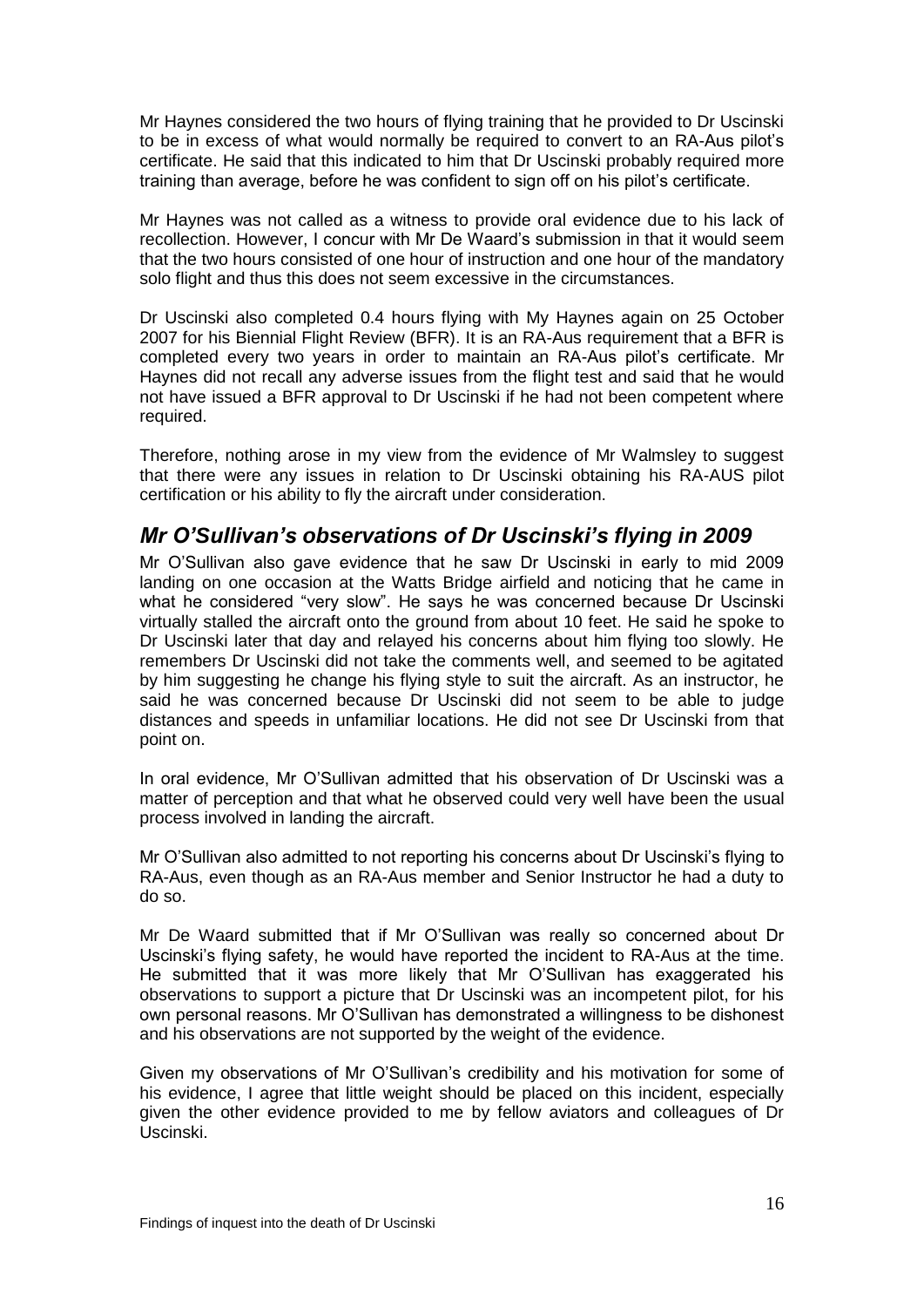Of more serious concern was the information that Mr O'Sullivan had previously given to the police investigation in regards to Dr Uscinski and his ability as a pilot. This clearly resulted in the police report confirming that pilot error was the principle cause of the incident. I find that Mr O'Sullivan's evidence was in fact untrue and highly suggestive of a deliberate ploy to divert the cause of the accident to pilot error, so as to not have an investigation, which would reveal the issues regarding his own conduct, which have arisen in this inquest.

# *Observations of Dr Uscinski by fellow aviators and colleagues*

As I detailed in the introductory section of these findings, a number of references and letters were received by me during the course of the coronial investigation.

The observations by Dr Uscinski's non-aviation colleagues and friends paint a picture of someone with international recognition and respect in his field of expertise, great intelligence, attention to detail, and a focus on safety. Amongst other things, Dr Uscinski was a respected international physicist and mathematician; he spoke a half a dozen languages, played classical music on the violin, and was a prize-winning essayist.

However, the observations of Dr Uscinski's fellow aviators and colleagues are of greater relevance to this inquest. Their observations of Dr Uscinski were at complete odds to that of Mr O'Sullivan and Mr Walmsley. They have highlighted that Dr Uscinski:

- (a) had a distinguished and long running record as a pilot and an excellent reputation professionally and personally;
- (b) was a skillful and meticulous pilot in his approach to flying in all respects and at all times;
- (c) was conscientious in maintaining the highest standards as a pilot in everything from: health to general airmanship; awareness of states of aircraft maintenance; rigorous pre-flight and in-flight checks; and a thorough and disciplined approach to aerobatics;
- (d) was a cautious pilot who always took time to enlighten less experienced pilots on all issues affecting flight safety;
- (e) was trained by one of the most experienced flight instructors in the UK, Mr Bill Ison, the CFI at the CFG. He had overseen Dr Uscinski's flying for over 20 years. Mr Ison passed away shortly after Dr Uscinski. Whilst he encouraged pilots to progress, he rarely praised. However, by all accounts, he held Dr Uscinski in the highest regard and confidence in his flying abilities. Mr Ison was awarded the Pike Trophy by the Guild of Air Pilots and Air Navigators in 2004: 'awarded to an individual who has made an outstanding contribution to the maintenance of high standards of civil flying instruction and safety';
- (f) was a pilot who won many competitions and top UK Tiger Moth aerobatic trophies, which required a modicum of skill and airmanship which exceeded those of the average pilot; and
- (g) was not arrogant, rarely talked about his achievements and was a good listener.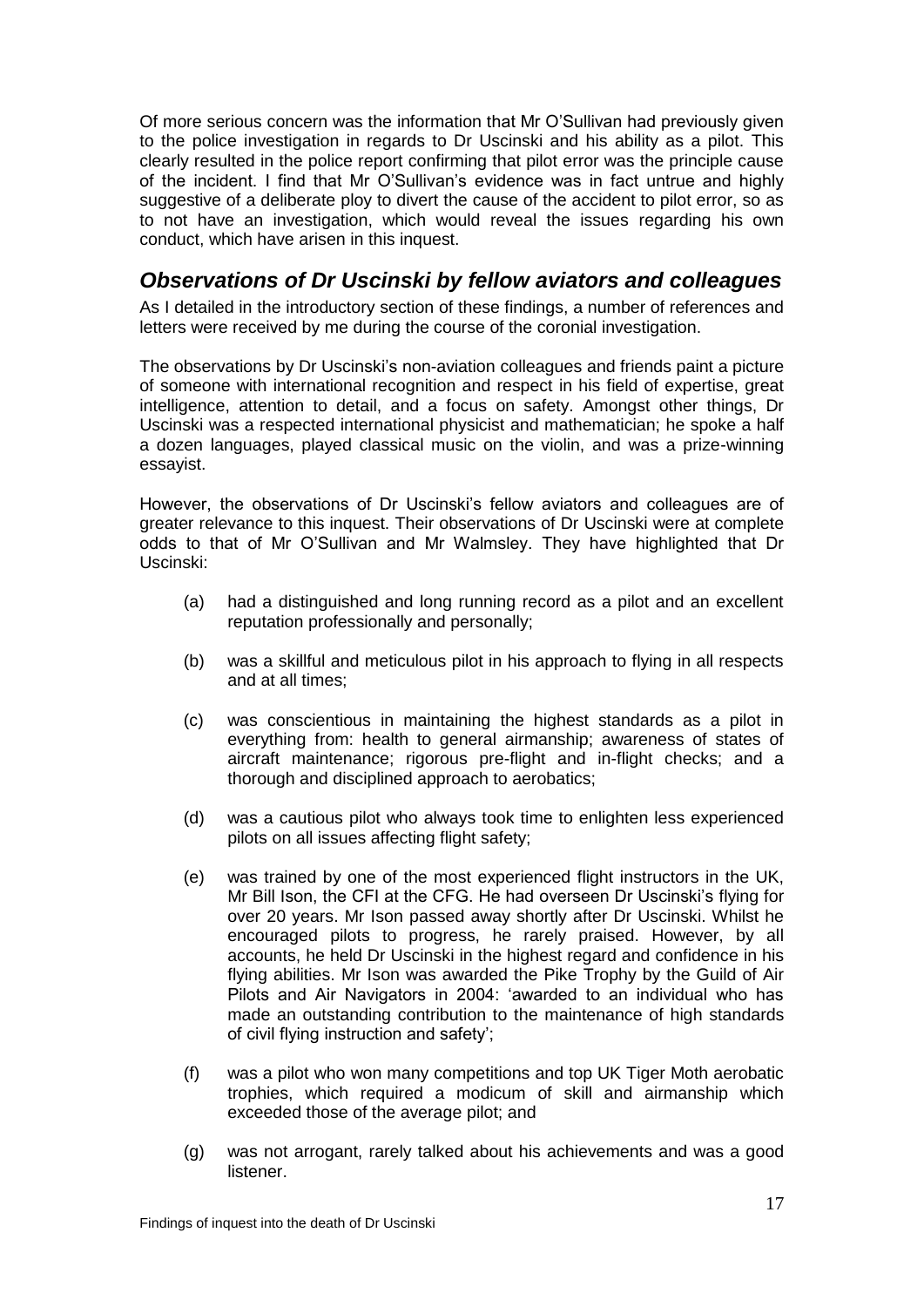Mr Collyer, a Tiger Moth pilot, commented that although the Tiger Moth is lacking in power and systems, it requires a high level of piloting and airmanship skills to fly. He stated that Dr Uscinski addressed the Tiger Moth's shortcomings by seeking instruction in other aircraft including the Yak 52, in which he flew some advanced aerobatics, which included inverted spinning. He also maintained his instrument flying skills by flying with instructors in modern suitably equipped aircraft.

Mr Buckingham recounted a flying experience with Dr Uscinski in April 2000 where Dr Uscinski took the controls for most of the flight in his single engine, propeller driven Tobago TB10. He said that although unfamiliar with the aircraft, Dr Uscinski was cool, calm and professional, and flew with precision. He held altitude and headings effortlessly, he intercepted course to radio beacons smoothly and accurately and his handling of controls was masterly. He found that Dr Uscinski was a levelheaded pilot, extremely intelligent in his flying and extraordinarily quick to adapt to a new aircraft.

Mr Buckingham was of the view that Dr Uscinski was not the run-of-the-mill flying student, and this may have been the reason why there were some concerns among his Australian instructors that he was 'difficult to teach'. He stated that his quick-silver intellect may have been the root cause of the training issues, since conventional teaching techniques, as commonly used in the flying community (such as learning by rote, or use of mnemonics), almost certainly would not have worked with Dr Uscinski. He would need to figure everything out personally, to gain a thorough understanding of all the issues pertaining to flying the Spitfire. In so doing, he would probably try to reconcile the new information he was acquiring on the Spitfire with his experience of flying in general, which may well have baffled his instructors.

Dr Sheppard doubts that the peculiarities of the Spitfire were intrinsically more challenging than those of the other aircraft flown by Dr Uscinski in the past.

Mr Raffels, who is also a replica Supermarine Spitfire pilot, says he has found the aircraft to be a very 'well mannered' aircraft. He stated that the Yak 52, which Dr Uscinski piloted for the purposes of aerobatics, would have been much more unforgiving.

The above evidence of many fellow aviators and colleagues suggests strongly that in fact Dr Uscinski was a skilful and meticulous pilot who was extremely cautious and safety conscious and clearly trained in a variety of aircraft including Tiger Moths, and the Yak 52, which by all accounts was a far more difficult aircraft and one in which Dr Uscinski piloted for the purpose of aerobatics.

# *Dr Uscinski's health and frame of mind*

Given Dr Uscinski's age, it was important to consider whether there were any relevant health issues, which may have contributed to the incident.

There was no suggestion in the autopsy report of any relevant health issues, although this could not be ruled out due to the trauma suffered.

Just prior to the incident, Dr Uscinski had traveled to Australia, as was regularly his custom, and stayed with his friends Dr Walter Wood and Mrs Beverley Wood in Brisbane. They drove him to Watts Bridge Airfield on 21 October and then to Gympie on 22 October 2010. They provided statements to the police dated 4 January 2011 and Dr Wood himself provided an addendum statement to police on 5 August 2012.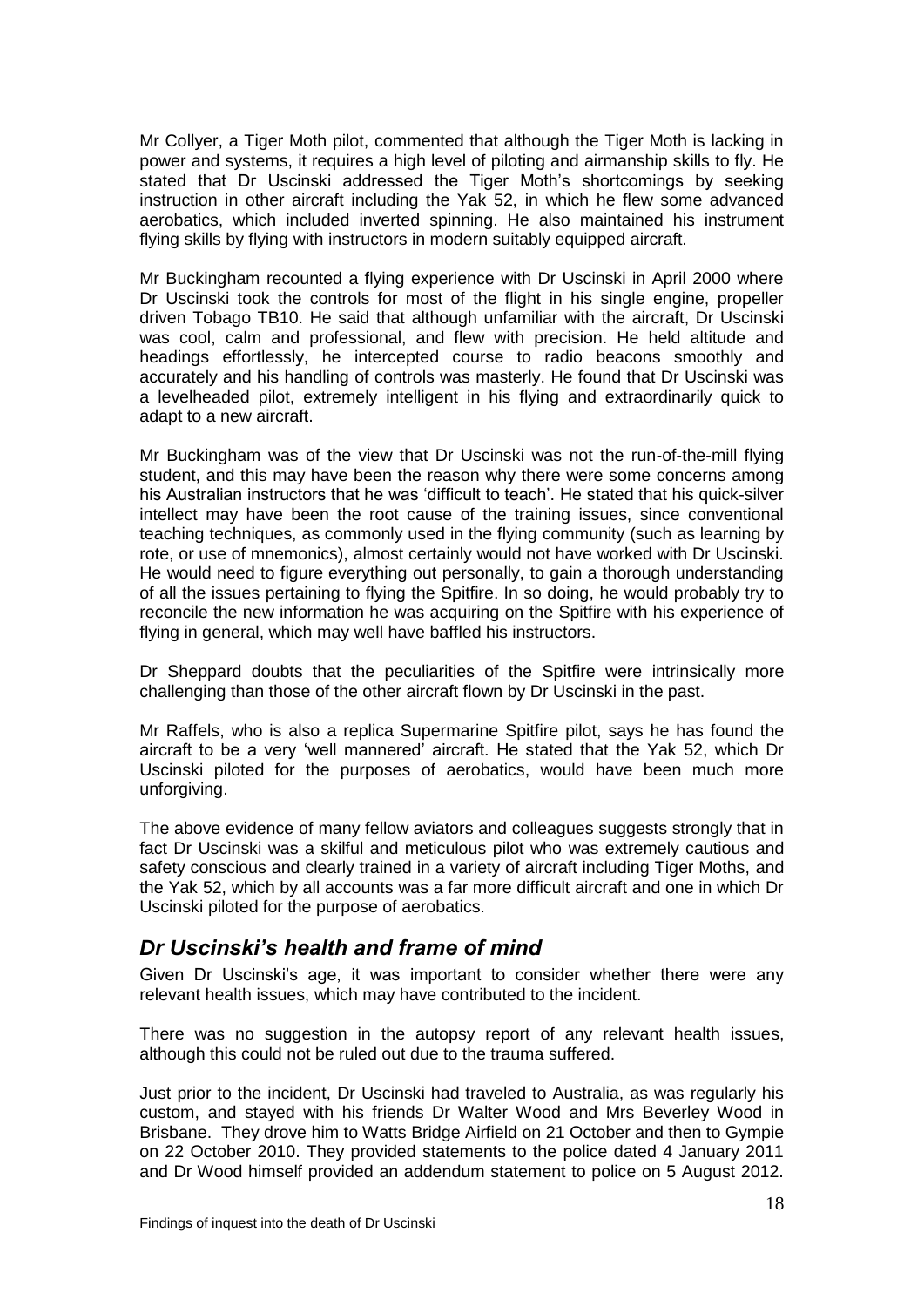Dr Wood is a medical doctor and he reported that in his opinion, Dr Uscinski's health and frame of mind at the time was perfect. He said this was reflected in his appetite, his propensity to tell jokes, his laughter and his talking of his ongoing research project, as well as the future plans with his wife and family.

He said he was aware of Dr Uscinski's medical health status and that there were no relevant problems.

It is unlikely, in Dr Wood's opinion, that Dr Uscinski was tired on the day of the crash because Dr Wood did the driving from Kenmore to Watts Bridge and from Watts Bridge to Gympie. He also stated that Dr Uscinski was a person who had a high level of energy but had an ability to relax and sleep without medication.

I accept that it is unlikely that Dr Uscinski would have been suffering from any relevant health issues at the time, that could have contributed to the incident.

### *Autopsy results*

An external and full internal autopsy was performed on 26 October 2010. Associated histology and toxicology testing was also conducted. The autopsy report was completed by the Anatomical Pathology Registrar, Dr Nadine Forde, and a Forensic Pathologist, Dr Nathan Milne on 12 January 2011.

The autopsy found that Dr Uscinski's death occurred due to the severity of the injuries he sustained in the aircraft accident. A small amount of hemorrhaging was noted to be associated with many of his injuries. The lack of extensive hemorrhaging into the tissues was found to be indicative that Dr Uscinski's death occurred almost immediately at the time of the crash. There was no evidence to indicate that native disease caused him to collapse or lose consciousness prior to the accident, although this could not be entirely excluded due to trauma.

Toxicology results reported on 25 November 2010 confirmed that there was no alcohol or drugs in Dr Uscinski's system.

Dr Forde and Dr Milne determined that the cause of death was multiple injuries as a consequence of a light aircraft accident.

#### *Investigations*

A number of investigations were carried out subsequent to the incident, most notably by QPS, RA-Aus, and the ATSB.

#### **QPS' investigation**

The initial Queensland Police investigation was carried out by Senior Constable Judd Van Den Brenk from the Gympie Police Station. He submitted a Form 1 police report to the Coroner dated 24 October 2010.

Senior Constable Van Den Brenk later resigned from the police force and the investigation was handed over to Senior Constable Anthony Noble from the Forensic Crash Unit in Nambour. Senior Constable Noble submitted a comprehensive Supplementary Coronial Report dated 23 September 2011 and provided continued assistance during the course of the further coronial investigation.

Senior Constable Noble made the following key findings in his supplementary investigation report: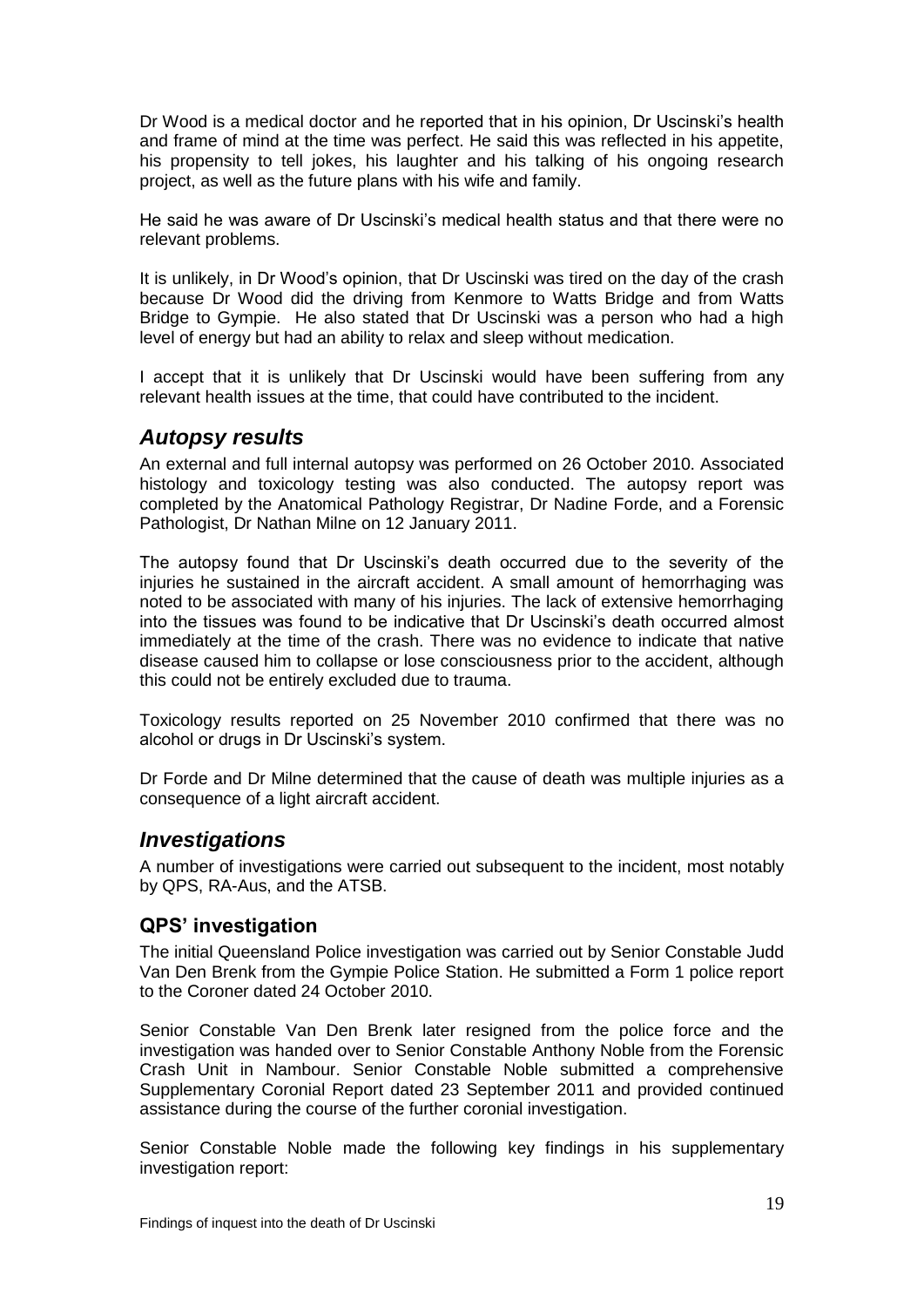- (a) The aircraft lost control most likely due to the failure of the pilot to maintain adequate air speed to complete the desired manoeuvre, resulting in a loss of control, which resulted in a stall and spin with insufficient height to recover Continued controlled flight would likely have been possible if the aircraft was flown in a manner to keep sufficient energy to maintain adequate airspeed and an adequate margin of safety;
- (b) Witness information and post impact examination of the aircraft by police and RA-Aus investigators showed that the engine was not operating with power at the time the aircraft impacted the ground;
- (c) The loss of engine power is a possible contributory factor to the loss of control, however it could not be determined if the engine failed prior to, or after loss of control;
- (d) The reasons for the steep (90 degree) turn could not be determined;
- (e) Airframe damage indicated that the aircraft impacted the ground at a lower angle than the 80 degrees vertical spin seen by witnesses prior to the aircraft going out of sight behind terrain. This suggested that the aircraft may have been recovering to a flatter altitude just prior to impact but was most likely still in an aerodynamically stalled condition;
- (f) The aircraft had been properly repaired and ground tested prior to the initial post repair test flight;
- (g) The aircraft was structurally sound at the time if took off from Gympie Aerodrome a short time prior to the crash;
- (h) All aircraft control systems appeared to be fully operational prior to the crash;
- (i) Dr Uscinski had extensive flight experience including aerobatic training, but it is noted that the majority was in DH-82A Tiger-Moth and Cessna 172 aircraft, which have significantly different flying characteristics to the Spitfire. Insufficient recent flight experience in higher performance aircraft such as the Spitfire is likely to have been a significant factor leading to the incident;
- (j) Dr Uscinski had been previously observed flying with inadequate airspeed by Mr O'Sullivan and had been warned about the inherent dangers;
- (k) Dr Uscinski had been involved in several previous incidents on take off and landing of this aircraft, which had resulted in the aircraft being damaged. These incidents appear to be consistent with 'pilot error'; and
- (l) Dr Uscincki's log book indicates that he previously had a similar loss of control in this aircraft on 11 April 2008 where the Logbook entry reads 'spun out of steep turn. Lost 550ft'.

Unfortunately, the police investigation report was somewhat deficient in that Senior Constable Noble did not have access to the statement from Mr de Vere regarding his observations of the fatal flight, nor did he have the statements from Dr Uscinski's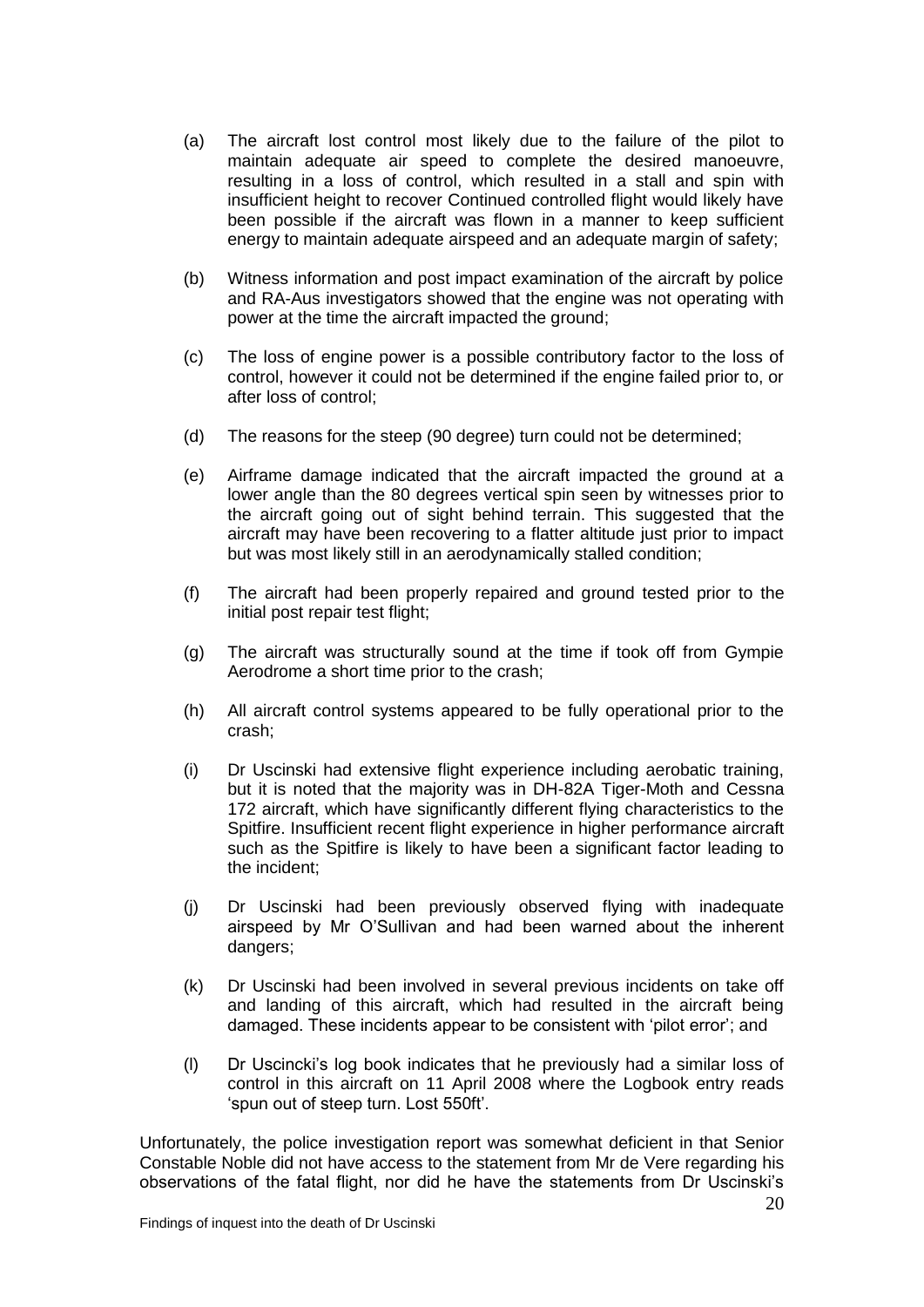fellow aviators whose evidence would contradict the claims made by Mr O'Sullivan and others.

Senior Constable Noble also did not have access to the RA-Aus preliminary and final investigation report. In fact, the final RA-Aus report was never actually compiled despite being requested by the Coroner. Finally, he did not have the ATSB report regarding their analysis of the engine management system.

To be clear, no criticism of Senior Constable Noble is intended here. He conducted a thorough investigation based on the information available to him at the time. However, the further information obtained as part of the ongoing coronial investigation significantly changed the focus of the inquest.

### **RA-Aus' investigation**

CASA does not mandate that RA-Aus conduct investigations of incidents involving RA-Aus members or RA-Aus registered aircraft but they generally do so, in order to learn from incidents to improve safety for all of their members. CASA's position to date has been that it is a matter, from a resourcing perspective, for RA-Aus to determine what level of assistance it is prepared to provide to police in the context of incident investigations.

In this case, an RA-Aus investigative team consisting of a lead investigator, Mr Brett Soutter; a second investigator, Mr Allan Jensen; and an assistant, Mr Zane Tully were appointed by RA-Aus to investigate the incident. They attended the incident site and conducted various inspections of the aircraft wreckage.

Although Mr Soutter provided a copy of his preliminary investigation report to RA-Aus and explained that he required further information such as the ATSB report to conclude his report, RA-Aus did not take any further action to facilitate this. The current Operations Manager of RA-Aus, Ms Jill Bailey, suggested that this was a result of a change over of management staff and a lack of follow up processes in place. However, subsequent provision of an e-mail exchanges between the then RA-Aus Operations Manager, Mr Zane Tully, and Mr Mal Beard suggest that the RA-Aus investigation was not finalised because it was thought that the police were happy with the preliminary report and had not requested a further report. This was clarified in the further submission of RA-Aus dated 28 July 2014.

At best, this reflects a lack of communication and follow up. At worst, it reflects a preparedness to hope the issues of the aircraft's registration would not become a concern and the police findings might result in an end to the investigation. I am inclined to accept Ms Bailey's explanation that this matter slipped through the cracks due to the change in Operation Managers and that this matter was not deliberately covered up. Although Mr Tully was not called as a witness, I accept his explanation that following the conversation with the police officer who indicated nothing further was required, the matter was probably archived.

During my further coronial investigation, RA-Aus were provided with all additional material obtained and were requested by me to finalise their report but they were unable to do so. RA-Aus advised that they agreed with Senior Constable Noble's conclusions that the incident most likely resulted from the failure of the pilot to maintain adequate airspeed and therefore control of the aircraft, with a possible contributing factor of engine failure and the aircraft operating over the maximum permissible take-off weight. RA-Aus were of the view that the aircraft would still have been controllable even in the event of an engine failure and this is a simulated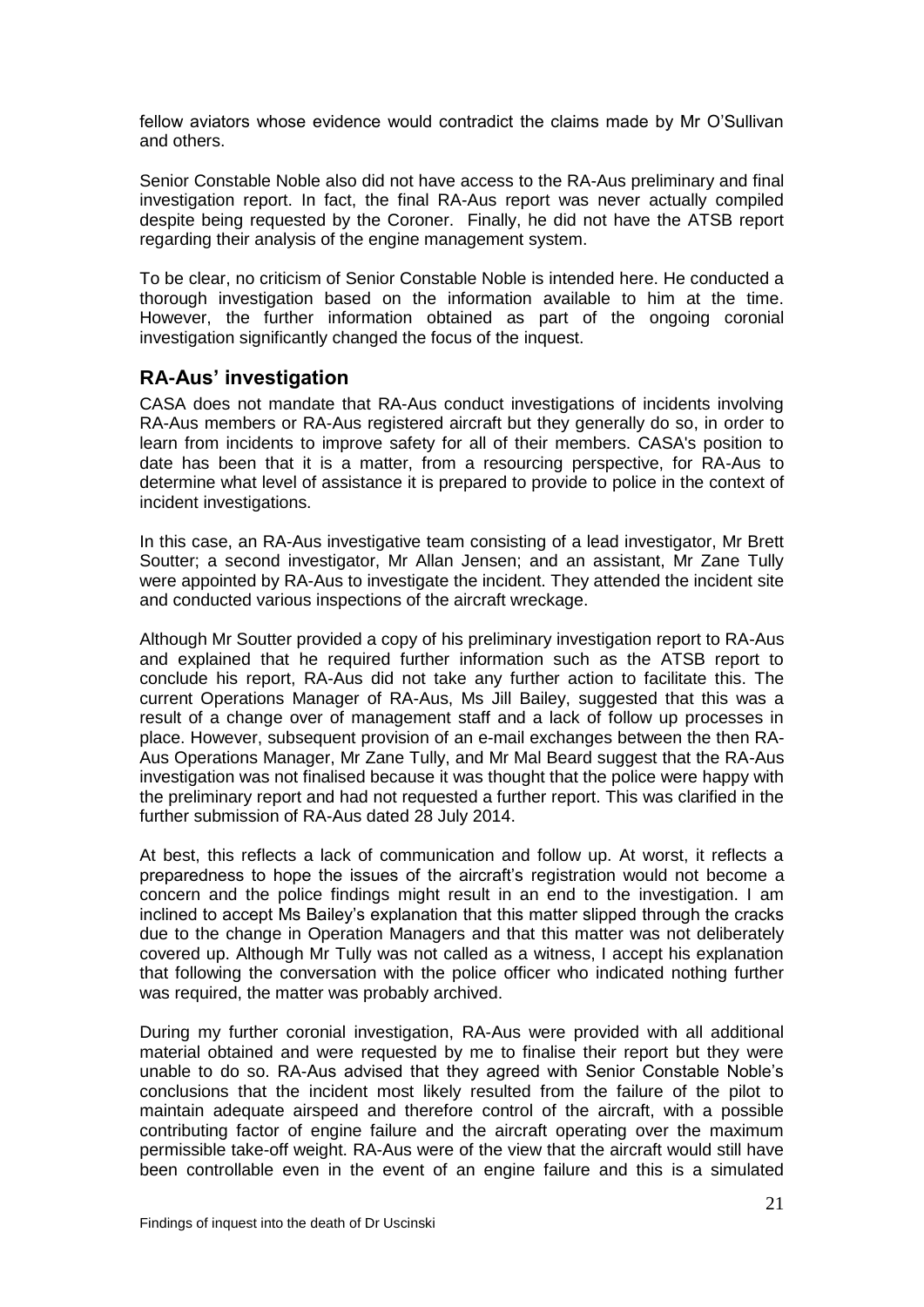exercise all pilots are recommended to regularly practice. RA-Aus were of the view that Dr Uscinski lacked recency and currency in the aircraft type, and demonstrated possible misunderstanding of the requirements for operation of an aircraft with the performance characteristics of the replica Spitfire.

On 6 November 2010, the then RA-Aus Operations Manager, Mr Michael Poole, attended the weighing of a Mk 26 Spitfire VH-registered aircraft (similar to Dr Uscinski's aircraft) at Gympie Aircraft Maintenance. The aircraft was weighed at the request of Mr Soutter, as part of his RA-AUS investigation. Mr Poole observed that the aircraft was approximately 200kg in excess of the previously reported weights of aircraft with similar engine and airframe combinations registered with RA-Aus.

As a result, RA-Aus suspended the registrations of all Supermarine replica Spitfire aircraft until further weight verification could be received. At the time of the inquest, RA-Aus advised that the owners of those aircraft had chosen not to apply to reregister their aircraft with RA-Aus.

The RA-Aus Operations Manager had also recommended that a person who acted as the 'Level 4 Maintenance Authority' in relation to a number of those aircraft should have action taken against them. That person did not renew their membership with RA-Aus, so no action was taken. No investigation was conducted into Mr O'Sullivan by RA-Aus, nor was any action taken against him. At the time of the inquest, Mr O'Sullivan was still an overseas RA-Aus member.

It concerns me that whilst RA-Aus advised me that they had conducted a review of procedures for aircraft initial registration and transfer and that they had enacted revisions to their procedures, they were unable to provide any supporting evidence in writing or in oral evidence at the inquest as to what specifically had changed.

## **ATSB's investigation**

On 17 November 2010, RA-Aus requested technical assistance from the ATSB for the recovery of data from an EMS module recovered from Dr Uscinski's aircraft at the incident site. The ATSB initiated an investigation under the *Transport Safety Investigation Act 2003* (Cth).

Due to the damage to the EMS and the lack of configuration information, the recovery involved extracting the data from the electronic memory components and, using example data provided by the EMS manufacturer, converting the binary extracted data into engineering units. The ATSB advised that they provided the full converted data set and tabular data of the scaled parameters to RA-Aus and the report that they produced.

In their report, ATSB investigators made the following observations and reached the following conclusions in relation to the EMS data recovered:

- (a) 3,119 seconds of data was recovered;
- (b) 36 parameters were recorded;
- (c) No time or date parameters were recorded;
- (d) No parameter names were recorded in the data;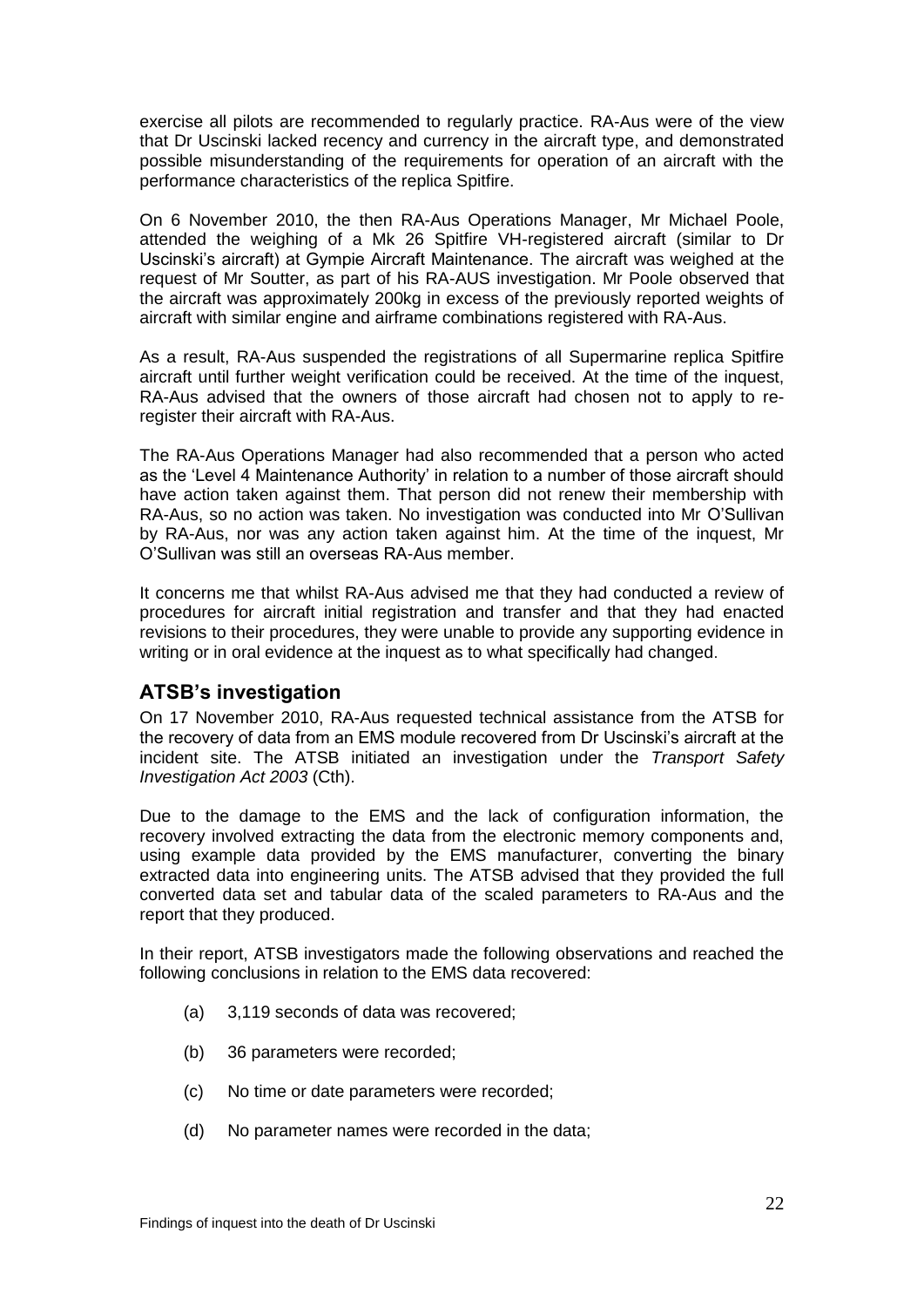- (e) The likely values of revolutions per minute (RPM), manifold pressure and throttle position were determined during the analysis;
- (f) On the basis of the above engine parameters it appears as though only one flight was recorded in the data; and
- (g) The recorded flight was 16 minutes, 44 seconds long.

The ATSB noted that the flight data ended with an abrupt reduction in throttle with a corresponding reduction in RPM and Manifold pressure. Due to the lack of data from previous flights, it was not possible to determine if this was in line with normal operation for the given phase of the flight.

Although the ATSB has a high level of confidence in the attribution of these parameters, they have recommended that the unverified data be confirmed with the engine tuner or against previous logs from the aircraft if attainable during the investigation.

The ATSB noted that the complete decoding / detection / deciphering of the parameters was outside the scope of their assistance to the RA Aus investigation, so it was not performed.

#### **Mr Beard's investigation**

Mr Beard was a friend of Dr Uscinski and investigated the accident on behalf of the family of Dr Uscinski. Mr Beard was provided with a copy of Senior Constable Noble's Supplementary Coronial Report and was also granted access to the aircraft wreckage for examination purposes.

Mr Beard stated that although he has worked in the aviation industry since 1975, he acknowledged that he was not an expert. Nonetheless, he has experience building and rebuilding light aircraft as well as with maintenance and repair of a fleet of aircraft used by his previous aerial spray business. He has also been previously employed as an aircraft engineer and holds a flight instructor rating and pilot's certificate.

Mr Beard produced an investigation report in two parts dated 31 July 2012. He highlighted, what he considered to be a number of incorrect conclusions in the police investigation report.

Mr Beard concluded that there are two likely scenarios which caused the loss of control followed by the stall / spin incident.

#### *Scenario One*

Mr Beard was of the opinion that the first possible scenario was that Dr Uscinski experienced an electrical system failure due to low voltage (from failure of the 12 volt alternator followed by the resulting reduction in the power available from the 12 volt batteries).

Mr Beard was of the opinion that the first scenario was supported by the fact that Battery No 2 was located inverted in the rear fuselage, with the exposed terminals in contact with the aluminium metal belly skin, with no sign of electrical arching. It was also supported by the fact that the aircraft did not explode on impact.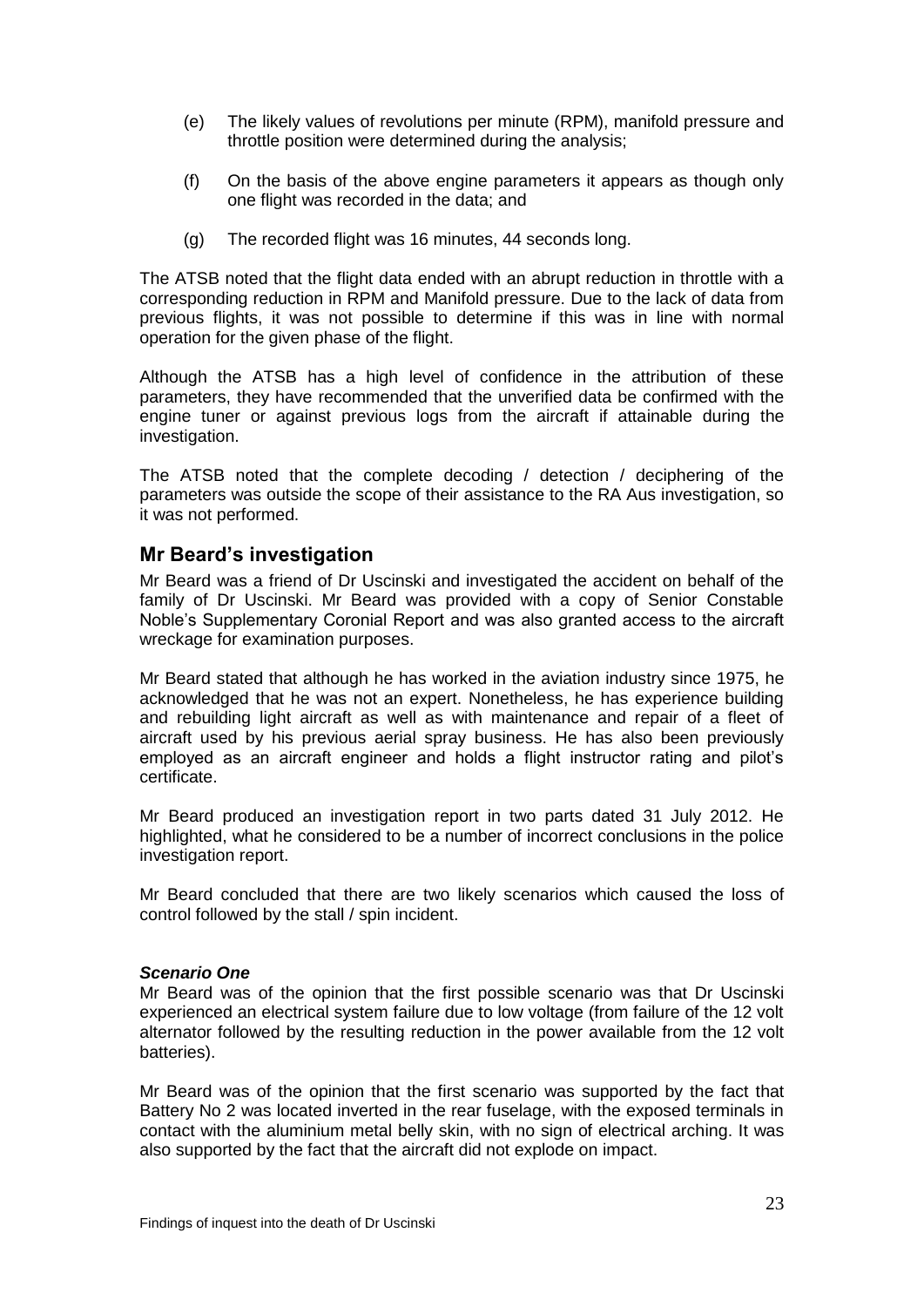Mr Beard was of the opinion that the likely consequences of an electrical power system failure were:

- (a) Poor or no radio communications;
- (b) the flap extension system being slow to extend and retract;
- (c) the retractable undercarriage extension system becoming slow to extend and retract, and would not fully extend the undercarriage to enable the Gear Down Locks to be applied;
- (d) loss of the ability to control the engine rpm via the electrical controlled propeller (which could explain why the aircraft was heard to be labouring, but with what appeared to be little or no thrust);
- (e) breakdown of the fuel supply system, which would cease supplying sufficient fuel to the individual fuel injector pumps leading to fuel starvation, rough running and ultimate engine failure; and
- (f) breakdown of the low voltage supply to the electrical control system, which would result in poor engine performance and ultimate engine failure. (After an alternator failure, the aircraft must rely on the main battery to supply the power that is required for continued safe flight).

Mr Beard noted that the duration of the batteries was only 20 minutes and the engine could not run without sufficient 12-volt power.

#### *Scenario Two*

Mr Beard was of the opinion that the second possible scenario was that the left undercarriage failed to correctly lock into position for landing. This would have meant that Dr Uscinski would have to slow the aircraft down to the final approach speed to reduce wind forces acting on the undercarriage; disable the electrical circuit to the undercarriage by popping the circuit breaker; open and pull the cover on the Emergency Gear Extension Activation Cable (gravity drop system), and release the undercarriage locking handle. Following this, if the undercarriage leg did not go into the full down position, Dr Uscinski would have had to apply positive and negative 'G' forces and rock the aircraft from side to side to move the gear leg into the correct position to facilitate the locking pin being fully inserted.

Mr Beard was of the opinion that Dr Uscinski may have been performing this procedure, which resulted in the recently relocated Battery No 2 in the rear fuselage becoming dislodged. This would have broken the Elevator Control Linkage, leading to an immediate loss of pitch control of the aircraft.

Whilst Mr Beard's report was useful for the purposes of discussion with other witnesses, he was not an expert. There was some evidence supporting his theories but no clear indication, on the balance of probabilities, what the root cause of the incident was.

#### **Mr Soutter's investigation**

Mr Soutter was the original RA-Aus investigator and he was requested by me to finalise his earlier report. He did so on a voluntary basis and not without criticism from RA-Aus. For that, I am grateful for his assistance. Mr Soutter also provided oral evidence at the inquest.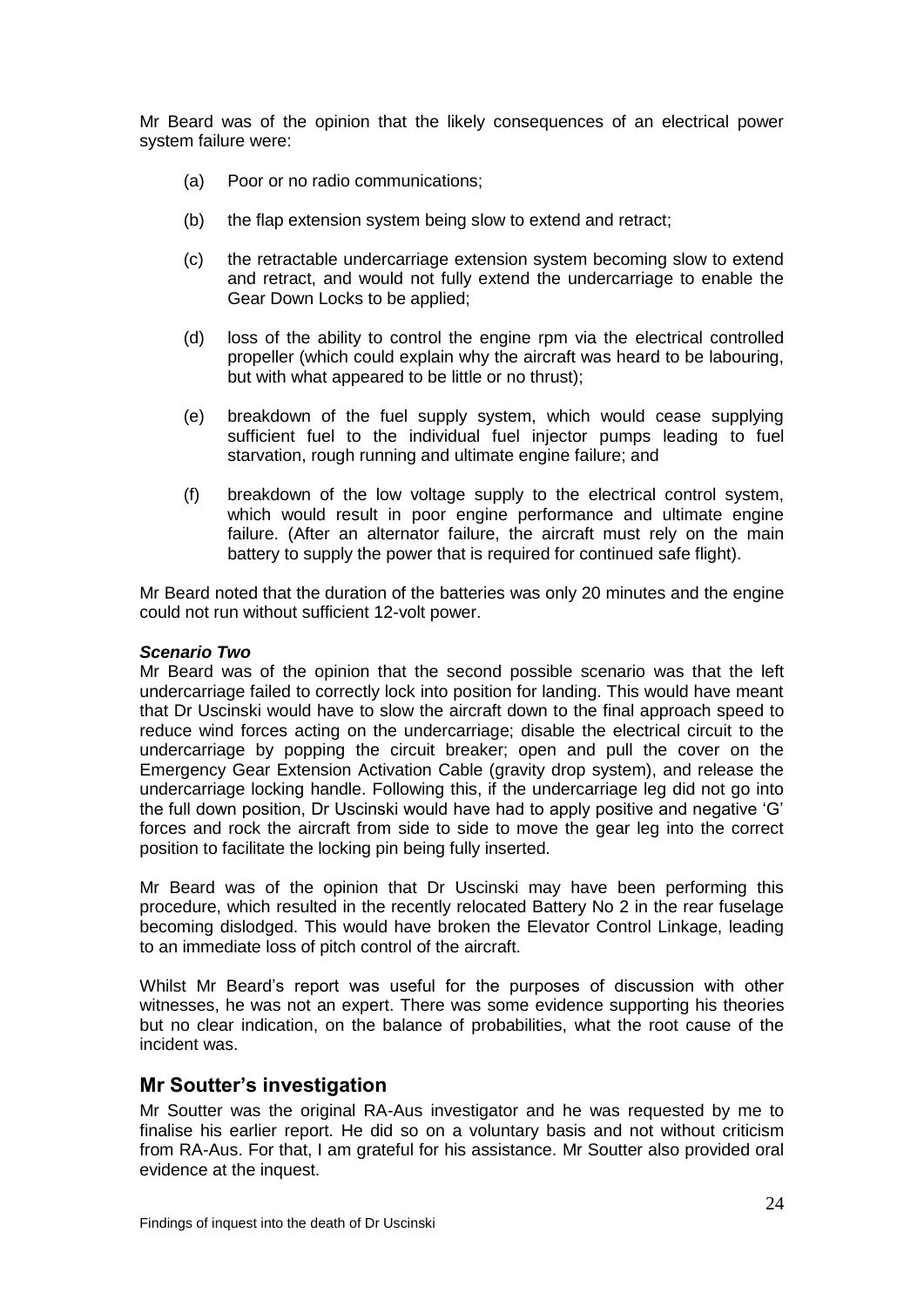Mr Soutter had the appropriate formal training, qualifications and experience to conduct his investigation.

Mr Soutter concluded in his final investigation report dated 26 May 2014 that there was a succession of events, which led to the aircraft crash.

#### *Primary causes*

Mr Soutter noted that from the time of manufacture, the aircraft was overweight for the RA-Aus category it was assigned to. He said this would have resulted in a situation, which required the aircraft to be flown at speeds other than those prescribed in the aircraft's Flight Manual. It also resulted in a less stringent tracking of both its empty weight and its MTOW and most likely accounts for why there were no 'actual weight and balance records' available through its service life. However, it is still a requirement within RA-Aus to monitor and/or carry out a weight and balance after any major repairs or alterations.

Mr Soutter said that in addition to the weight issue, was the balance issue. With reference to the Flight Manual, this aircraft would have had adverse handling characteristics with 8.1kg of tail ballast and a battery which had been moved aft of its original position. Dr Uscinski would have found it very difficult to control the aircraft in pitch and direction as a result, particularly at approach speeds. When it is taken into account he would have been deliberately flying slower as a result of the tasks at hand, then the weight and balance issues would have been a major contributing factor to the loss of control of the aircraft.

Mr Soutter observed that the dual battery system on Dr Uscinski's aircraft was not a true double redundancy system and would have been inherently vulnerable to long periods of inactivity and/or poor earthing techniques. He believed that the earthing point plus the inline bolt and nut connection would have compromised the ability for this system to function fully. He was of the opinion that the series of ground tests and the final flight test worked the system to a point of depletion where either the main battery relay disengaged or the Motec Unit line voltage dropped below 10.5 volts and the engine stopped. Namely, at the end of the second base leg.

Mr Soutter said this would have been preceded by the undercarriage electrical actuators (being the big power items) not having the power to fully extend the main gear when asked to and therefore requiring an emergency undercarriage extension, which he believed was possibly being performed by Dr Uscinski in the first circuit and if not then, definitely in the second. Mr Soutter was of the opinion that the electrical issue was second to the weight and balance issues because as an event by itself, the pilot would still have stood a chance to fly the aircraft.

#### *Secondary causes*

Mr Soutter was of the opinion that a secondary cause of the incident was the complicated undercarriage system, which required a number of steps to complete as well as the period between Dr Uscinski's flights on type and the additional pressures of flight-testing the aircraft.

Mr Soutter concluded that Dr Uscinski was attempting to land the aircraft on the first approach and regardless of why, there was a go-round initiated; he was then tasked with two major issues to resolve during the second circuit - an overly complicated emergency undercarriage extension plus a rough running engine.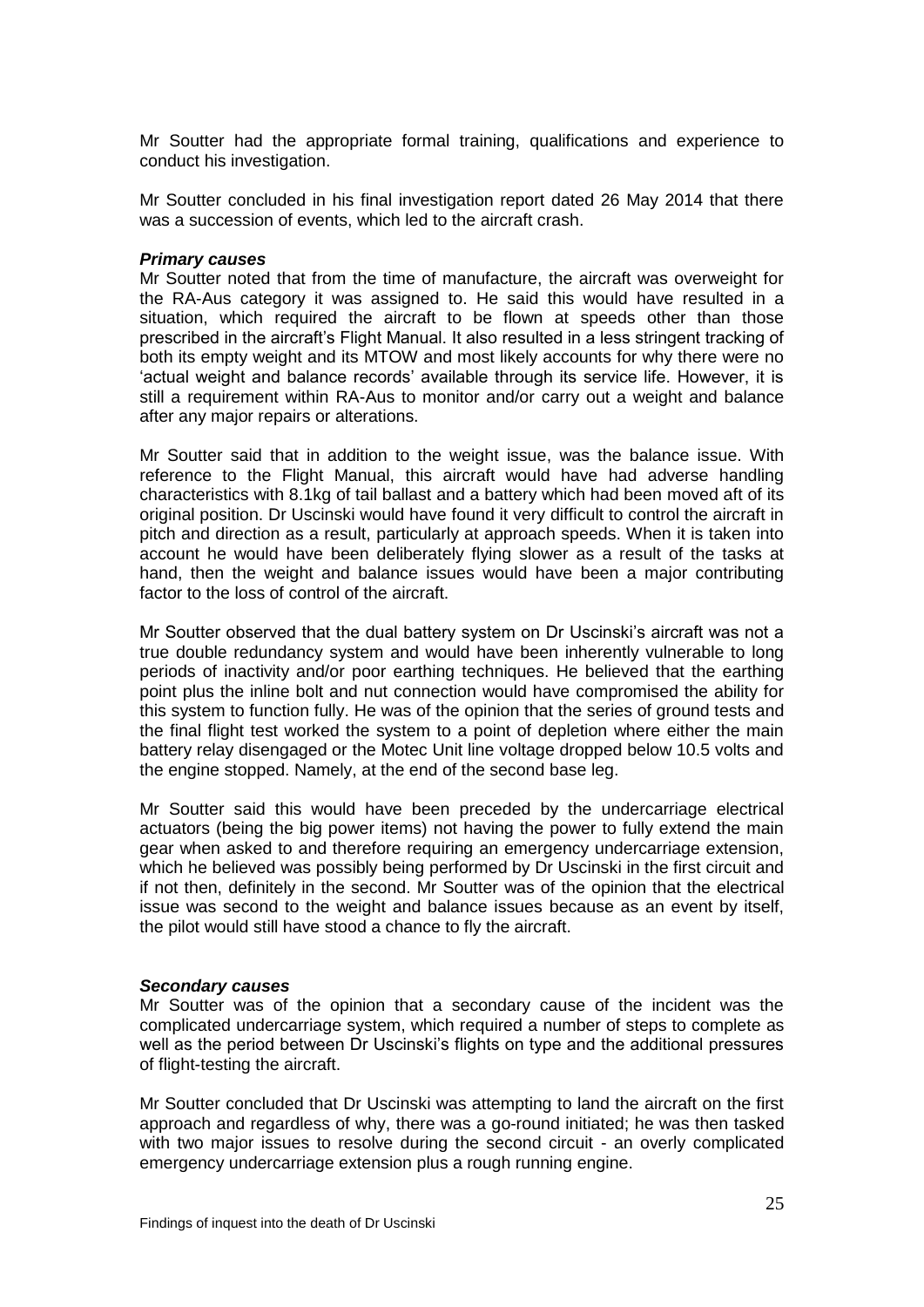He was of the opinion that in preparation for the second landing, his engine failed on the base leg as a result of a final loss of electrical power. This caused a total loss of whatever engine thrust was available and the subsequent loss of speed. This additional loss of speed allowed the weight and balance issues to become the dominant factors causing the eventual loss of control. Despite at least one input, possible two, being made by Dr Uscinski to recover the aircraft, the available height was insufficient to do so.

Again though, Mr Soutter's investigation could not point to any clear evidence to support a definite finding in relation to the crash.

### **CASA's investigation of Mr O'Sullivan**

It was discovered during my further coronial investigation that during November 2012, CASA had conducted an audit of aircraft entered on the RA-Aus aircraft register. Their audit revealed anomalies in the documentation relating to a factory built Cessna 150H aircraft that had been registered in Mr O'Sullivan's name in 2009. CASA commenced an investigation.

In January 2013, RA-Aus cancelled the registration of Mr O'Sullivan's Cessna 150H aircraft.

CASA concluded its investigation on 16 December 2013 and communicated their findings to Mr O'Sullivan (but not to RA-Aus).

CASA alleged that Mr O'Sullivan breached s 136.1 of the *Commonwealth Criminal Code Act 1995* by knowingly making false statements to RA-Aus in support of an application for registration of an aircraft in purported compliance with a law of the Commonwealth (i.e. CAO 95.55) by declaring the weight of the aircraft and a number of other important details to RA-Aus, in a series of documents he submitted to them in 2009. Relevantly, a large discrepancy of 100 plus kgs was found between the aircraft weight he reported to RA-Aus in 2009 and the weight measured by an approved weighing authority in December 2012.

CASA did not accept the explanations offered by Mr O'Sullivan, such as:

- (a) that the weight he reported to RA-Aus was the weight shown on the bathroom scales he used to weigh the aircraft; and
- (b) that he registered the aircraft according to advice given to him by RA-Aus and that there was an expectation by RA-Aus, and throughout the Australian flying community, that new regulations would allow aircraft up to 760 Kg to be registered with RA-Aus.

CASA also alleged that Mr O'Sullivan breached section 20AB(2) of the *Civil Aviation Act 1988* by performing maintenance (painting) on the aircraft when he was not licensed to do so.

CASA formed the view that Mr O'Sullivan's conduct was clearly aimed at circumventing the requirements of CAO 95.55 and the RA-Aus rules pertaining to the building and registration of amateur built aircraft.

Whilst it was within CASA's power to refer the matter to the Commonwealth Director of Public Prosecutions, they decided not to do so in view of the time that elapsed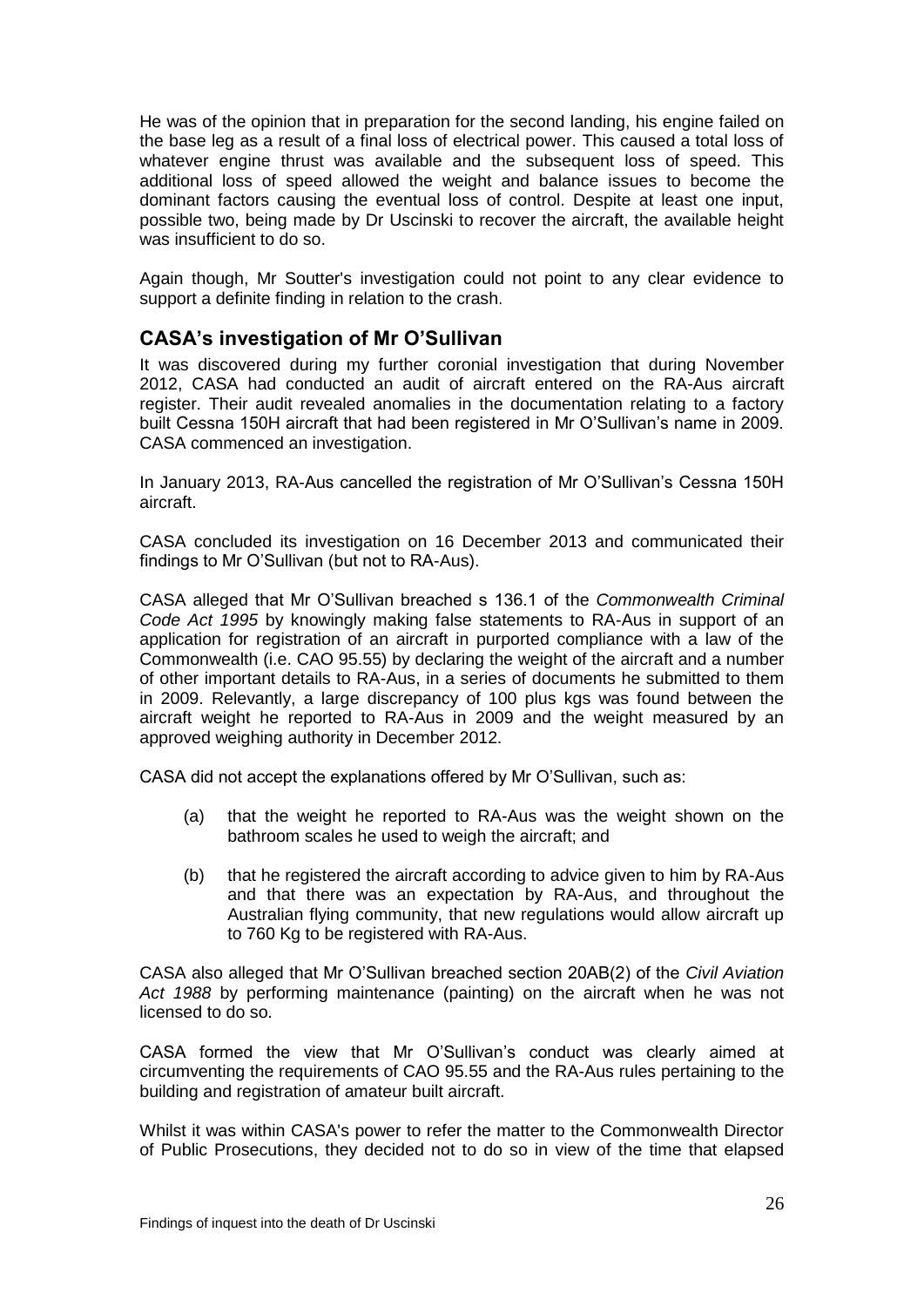since the alleged offences took place, and because Mr O'Sullivan was not currently a resident in Australia.

CASA decided to hold a record of Mr O'Sullivan's conduct on file, and to take his past conduct into consideration should he return to Australia in the future and make any application to CASA for a civil aviation licence, permission or authorisation.

I note that the previous excuses Mr O'Sullivan provided to CASA in relation to false information he provided to RA-Aus concerning a different aircraft were similar to the excuses he provided during this inquest in relation to Dr Uscinski's aircraft. Neither were believable.

I concur with Mr De Waard's summary of the position. It is regrettable that neither CASA nor RA-Aus investigated the anomalies or sought to further investigate the matters. CASA has since advised that there would be no point in me referring this matter to them or the Commonwealth DPP for consideration, because they are now time expired from commencing a prosecution.

RA-Aus noted in their submissions at the conclusion of the inquest that they have now commenced a process of requiring Mr O'Sullivan to show cause why he should not be removed as a member of the association on the basis that he has brought the organisation into disrepute.

# *Findings on the issues*

#### *The adequacy of the maintenance, repairs, alterations and testing of the deceased's aircraft*

Following Dr Uscinski's request, a lead ballast weight was added to the tail of the aircraft and the second battery was relocated to the rear of the aircraft by Mr Kerr. Mr Kerr said that he did so after seeking and receiving guidance from Mr O'Sullivan. Mr O'Sullivan could not recall providing such guidance.

I believe Mr Kerr that he received guidance from Mr O'Sullivan but an over-reliance on this guidance was foolish in the circumstances given that Mr O'Sullivan had not been specifically involved with Dr Uscinski's aircraft for some time. Dr Uscinski's appreciation of the true weight and balance of his aircraft may also have been affected by the false documentation Mr O'Sullivan had submitted. A full weight / balance should have been carried out by Mr Kerr.

It is not possible for me to make a finding as to whether these changes to the configuration of Dr Uscinski's aircraft were adequate. However, there can be little doubt that such changes, even if appropriately made, would have impacted on the handling of Dr Uscinski's aircraft and he would have been experiencing this for the first time during the flight that resulted in his death.

#### *The adequacy of the weight/balance and best glide/stall speed information provided for the deceased's aircraft*

Given the evidence ultimately given by Mr O'Sullivan that he provided false weight information to RA-Aus (and Dr Uscinski) in relation to the aircraft, and the importance of such information, I find that this was clearly inadequate.

As already discussed, Mr O'Sullivan was an evasive and unreliable witness although ultimately he admitted that he had deliberately given false information so that his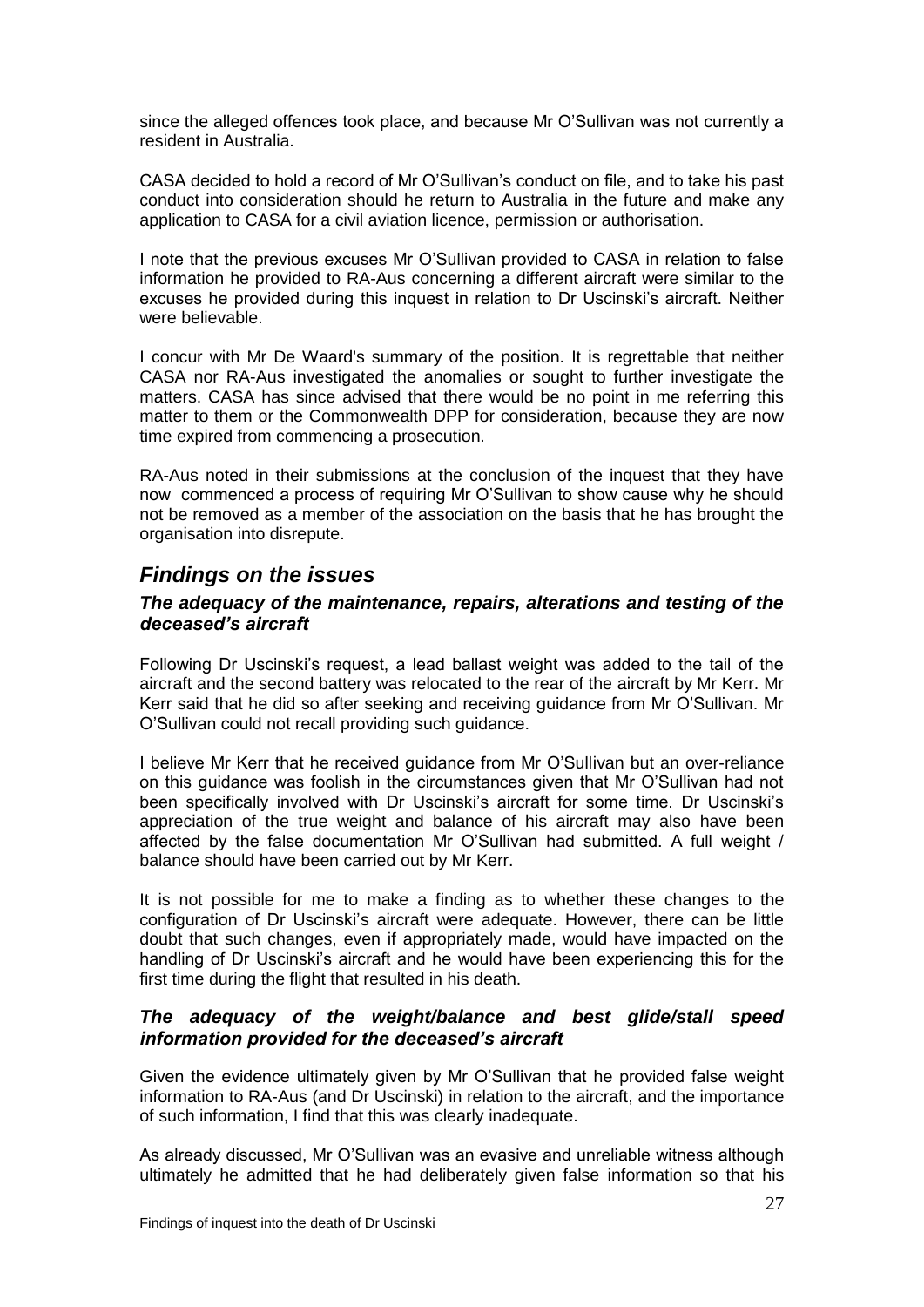aircraft could be registered with RA-Aus. This was in his view preferable to avoid the additional expense and processes involved in registering the aircraft with CASA and its associated requirements.

It also does not appear that Dr Uscinski was provided with any aircraft balance documentation by Mr O'Sullivan at any time. The evidence certainly indicated that Dr Uscinski was concerned about the weight / balance information due to prior incidents and he was attempting to verify it by other means.

It is noted Mr O'Sullivan claimed he verbally briefed Dr Uscinski about the aircraft generally at the time of sale, but no Pilot Operators Handbook was ever compiled. The Pilot Operators Handbook should have outlined the best glide and stall speed for the aircraft, given its weight and balance. I find that Mr O'Sullivan's failure to provide this information to Dr Uscinski was inadequate and may have left Dr Uscinski at a considerable disadvantage.

Given the lack of accurate weight and balance information provided to Dr Uscinski by Mr O'Sullivan and the absence of a Pilot Operators Handbook, it is possible that Dr Uscinski miscalculated the best glide and stall speed in reliance of false information. If such a miscalculation occurred, this would have impacted on his decisions during the test flight and may well have contributed to the incident.

I find this possibility, however, to be unlikely given Dr Uscinski's experience and his ability to alter his handling of the aircraft to suit the situation in the event that the aircraft was not performing as expected.

#### *The adequacy of relevant policies and procedures adopted by Recreational Aviation Australia and Civil Aviation Safety Authority*

The exact cause of the incident and the subsequent death of Dr Uscinski cannot be established and no direct link between the false documentation and false registration of the aircraft could be established for this incident. Nonetheless, this does not detract from the fact that all pilots must be able to rely on the information provided and there must be adequate policies to ensure that pilots have access to the correct information in a readily available format.

CASA effectively contracts out the registration and oversight of certain recreational aircraft to RA-Aus. The difficulty in this is that RA-Aus is predominantly a volunteer organisation and has limited funding. RA-Aus therefore does not have the resources to verify information provided by those seeking to register aircraft with them. They have always relied on the integrity of members to provide them with accurate and correct information regarding the specifications of their aircraft. With the exception of Mr O'Sullivan and certain members who endorsed his falsifications, RA-Aus claims that they have not previously had a problem. But if they do not check, how would they know?

Given the ever present possibility of rogue operators, and the falsification of records uncovered during this inquest which occurred over a long period of time and involved more than one person, I find that the policies and procedures currently in place in relation to checking the accuracy of aircraft documentation submitted to RA-Aus to be inadequate.

#### *The adequacy of the Queensland Police Service's security of the aircraft wreckage components*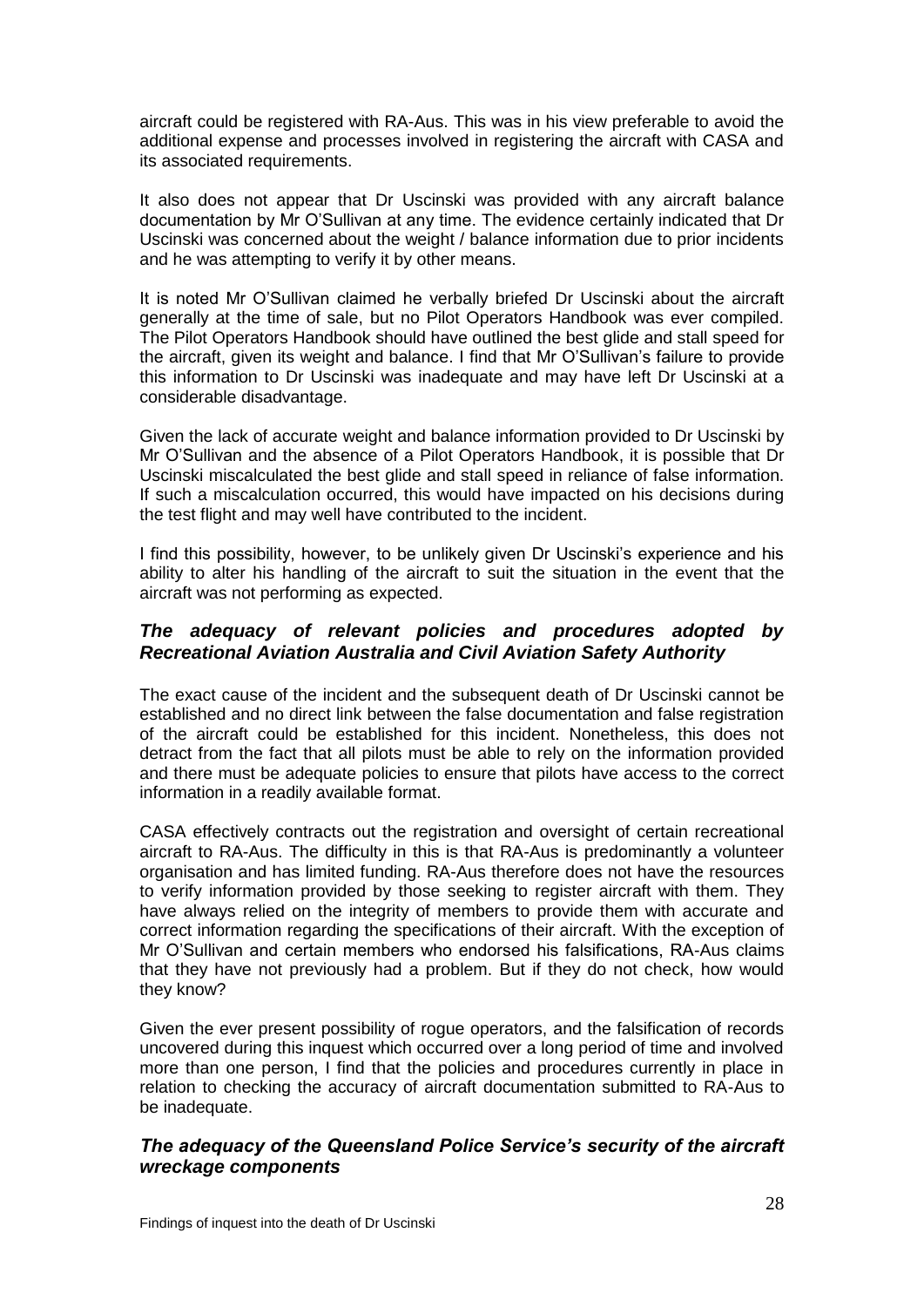I find that QPS did not adequately secure the batteries and lead ballast weight from the wreckage. The second battery, and for some time, the lead ballast weight were missing. Whilst the lead ballast weight was located a short time prior to the inquest, the second battery of the dual battery system has never located. The adequacy of the dual battery configuration and placement was an important consideration in the coronial investigation. The loss of this evidence undermined my ability to make findings with a greater level of certainty.

# *Findings required by s. 45*

I make the following findings pursuant to s. 45(2) of the *Coroners Act 2003*:

- Identity of the deceased The deceased person was Dr Barry Joseph Uscinski.
- How he died Dr Uscinski died from multiple injuries after crashing his 80% replica World War II Supermarine Spit Fire (Mk 26) aircraft. The impact occurred on private property, approximately 1km from the Gympie Aerodrome main runway on 22 October 2010.

The incident occurred during a test flight of the aircraft after it had been subjected to five months of maintenance after an earlier runway incident.

It is unlikely that the root cause of this incident will ever be known. However, it is clear that the primary undercarriage system failed, the engine was running rough, and then the engine stopped in flight.

The incident does not appear to have been caused by pilot error. Dr Uscinski was a highly competent and experienced pilot.

The incident occurred in circumstances where significant changes to the aircraft's weight and balance had been made prior to the incident by the aircraft engineer without knowledge of the true weight of the aircraft. The manufacturer had also falsified the aircraft weight documentation. The aircraft engineer sought guidance from the manufacturer prior to altering the aircraft's weight and balance and relied on his guidance despite the manufacturer not having had any specific involvement with the aircraft for some time and despite not being provided any formal documentation to support his advice. The changes to the aircraft's weight and balance, even if it was within the acceptable limits, is likely to have had an affect on the handling of the aircraft at low speed.

The dual battery system in the aircraft was also inadequately installed because it was earthed to the thin skin of the aircraft. The batteries had not been configured correctly as a true double redundancy system and they had not been used for extended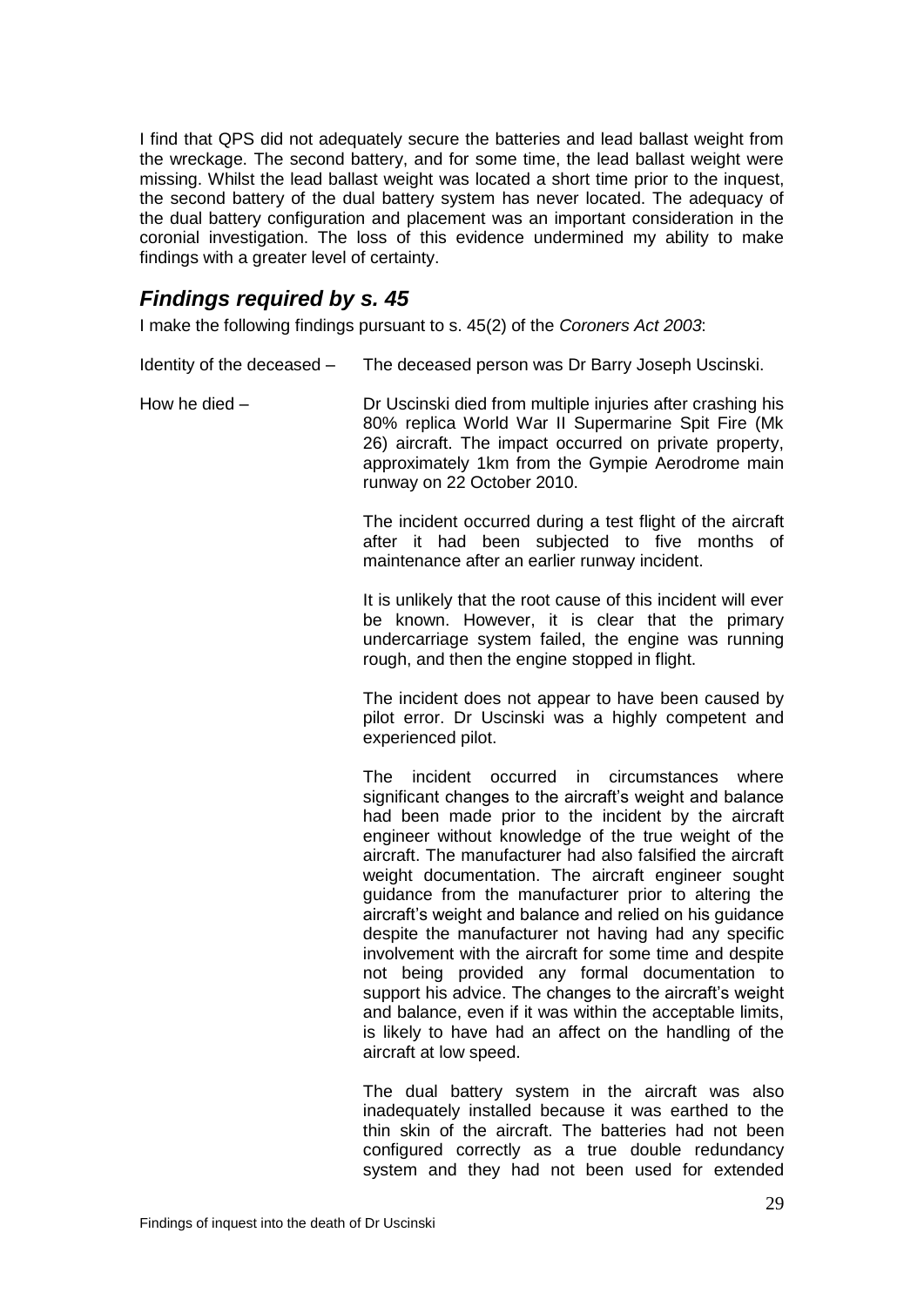|                    | periods in the five months prior to the incident. It is<br>unknown who installed the dual battery system. These<br>inadequacies may have caused the primary<br>undercarriage retraction system to fail and may have<br>caused the engine to run roughly and eventually stop. |
|--------------------|------------------------------------------------------------------------------------------------------------------------------------------------------------------------------------------------------------------------------------------------------------------------------|
|                    | Although Dr Uscinski was a highly competent and<br>experienced pilot, no one could have reasonably<br>recovered the aircraft at such a low altitude in the<br>circumstances.                                                                                                 |
| Place of death $-$ | Dr Uscinski died at 261 Lagoon Pocket Road, Gympie,<br>Queensland, Australia.                                                                                                                                                                                                |
| Date of death $-$  | Dr Uscinski died on 22 October 2010.                                                                                                                                                                                                                                         |
| Cause of death $-$ | Dr Uscinski died from multiple injuries as a result of an<br>aircraft crash.                                                                                                                                                                                                 |

### *Recommendations*

Section 46 provides that I may comment on anything connected with a death that relates to public health or safety, the administration of justice or ways to prevent deaths from happening in similar circumstances in the future.

I make the following recommendations.

### **RA-Aus**

It is vital that if RA-Aus is to continue in their current role with limited resources, they must rely on the integrity and honesty of those seeking to have registration under its auspices. There must therefore be a clear deterrent to anybody who intends to circumventthe systems of safety by wrongly registering an aircraft. As such, I recommend that RA-Aus take the strongest possible action they can against Mr O'Sullivan and they should consider terminating his membership and cancelling all certificates and endorsements currently in his possession.

I also recommend that within their limited resources, RA-Aus implement a more effective screening and auditing system to randomly check information such as weight calculations and other information provided for registration.

RA-Aus provides a valuable service to police and coroners by investigating recreational aircraft acidents involving their members and aircraft registered with them, when the ATSB chooses not to investigate. Unfortunately, this coronial investigation was affected by RA-Aus' failure to finalise their investigation into this matter. I therefore recommend that better procedural processes be established by management to ensure that all investigations are finalised within a timely manner in the future.

Also, an allegation arose in this inquest of RA-Aus altering an investigator's report into a different matter. RA-Aus submitted, and it is accepted, that their investigators are contracted by them to provide them the information to furnish an organisational report. Management consults with investigators to amend their findings where they do not align with RA-Aus' view. In order to uphold the public's confidence into the future, it is recommended that such consultation between RA-Aus as an organisation and their investigators be recorded and transparent. Where agreement is not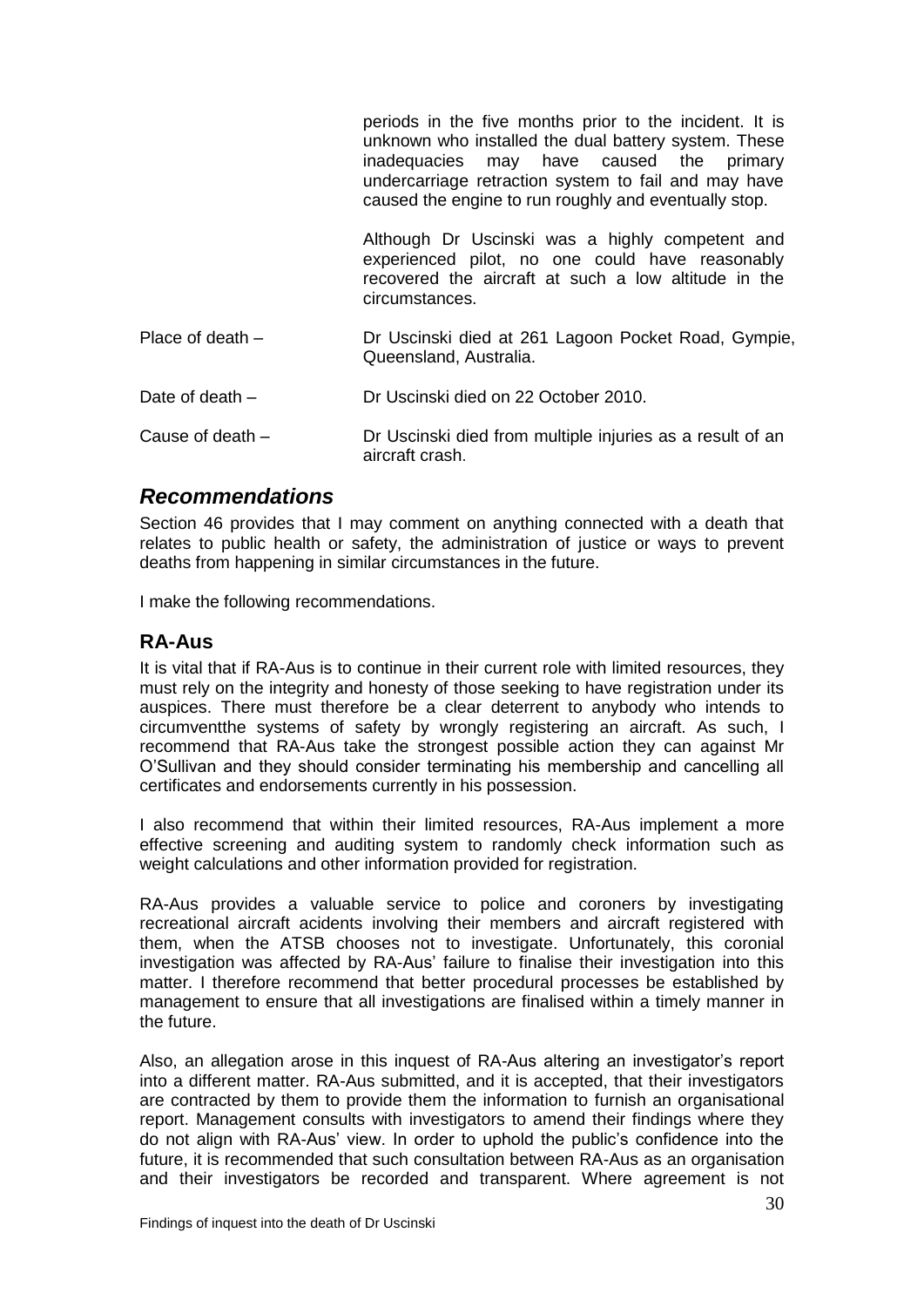reached, consideration should be given by RA-Aus to finalising a report and annexing the investigator's report, including areas where there are distinguishing aspects.

# **CASA**

It is clear that CASA had investigated Mr O'Sullivan prior to the inquest in relation to his provision of false information for other aircraft, but there appears to have been little communication with RA-Aus. It is recommended that CASA review its policies and procedures to ensure that any adverse findings, or indeed any issues arising from CASA investigations relating to pilots who are also members of recreational aviation associations, are communicated with those associations. This will highlight for those associations any potential issues and enable them to assess any safety implications for their association. It will then place them in a position of having constructive knowledge of events and circumstances to enable them to take appropriate action if required.

Also, whilst it is accepted that there are limited resources, it is recommended that CASA review its delegation to RA-Aus in terms of what is expected of them in screening and auditing aircraft documentation, which is submitted by its members. Random audits by RA-Aus would be appropriate to assist in the deterrence aspect, but further funding needs to be provided for this purpose, or CASA should consider undertaking such audits itself.

# **Queensland Police Service**

The process for investigation of aircraft incidents and the ad hoc manner that other organisations provide reports to QPS make the system burdensome and time consuming. It is recognised that a lack of training and lack of knowledge of aircraft will tend to lead the QPS to rely heavily on external investigations such as investigations carried out by RA-Aus.

In this case, RA-Aus was assisting police with their investigation, but custody of the wreckage and primacy over the coronial investigation belonged with QPS. However, QPS had no oversight or control over the testing of the GPS and engine control unit being carried out by RA-Aus (through the ATSB). Nor did QPS seem to realise that RA-Aus was not going to finalise their investigation (based on an understanding that QPS required nothing further from them). To avoid these miscommunications into the future and to ensure that QPS has overall control of coronial investigations into aviation incidents, it is recommended that QPS revise its procedures to ensure that any testing or expert reports by such external organisations are arranged by the QPS. It is also recommended that QPS ensure that if an external organisation is assisting them with their investigation, that they are requested to finalise their report for the Coroner within a reasonable time frame. A police investigation report should aim to consolidate all of the external investigation reports and the outcome of their own enquiries for the Coroner.

Also, it is vitally important that all evidence from aircraft wreckage is adequately secured by the QPS for the purposes of the coronial investigation. It is recommended that procedures at the Gympie Police Station be reviewed so that all relevant components of an aircraft wreckage are collected, catalogued, registered and safely secured from the site of the incident, through the transport process, to the holding yard until finalisation of the matter.